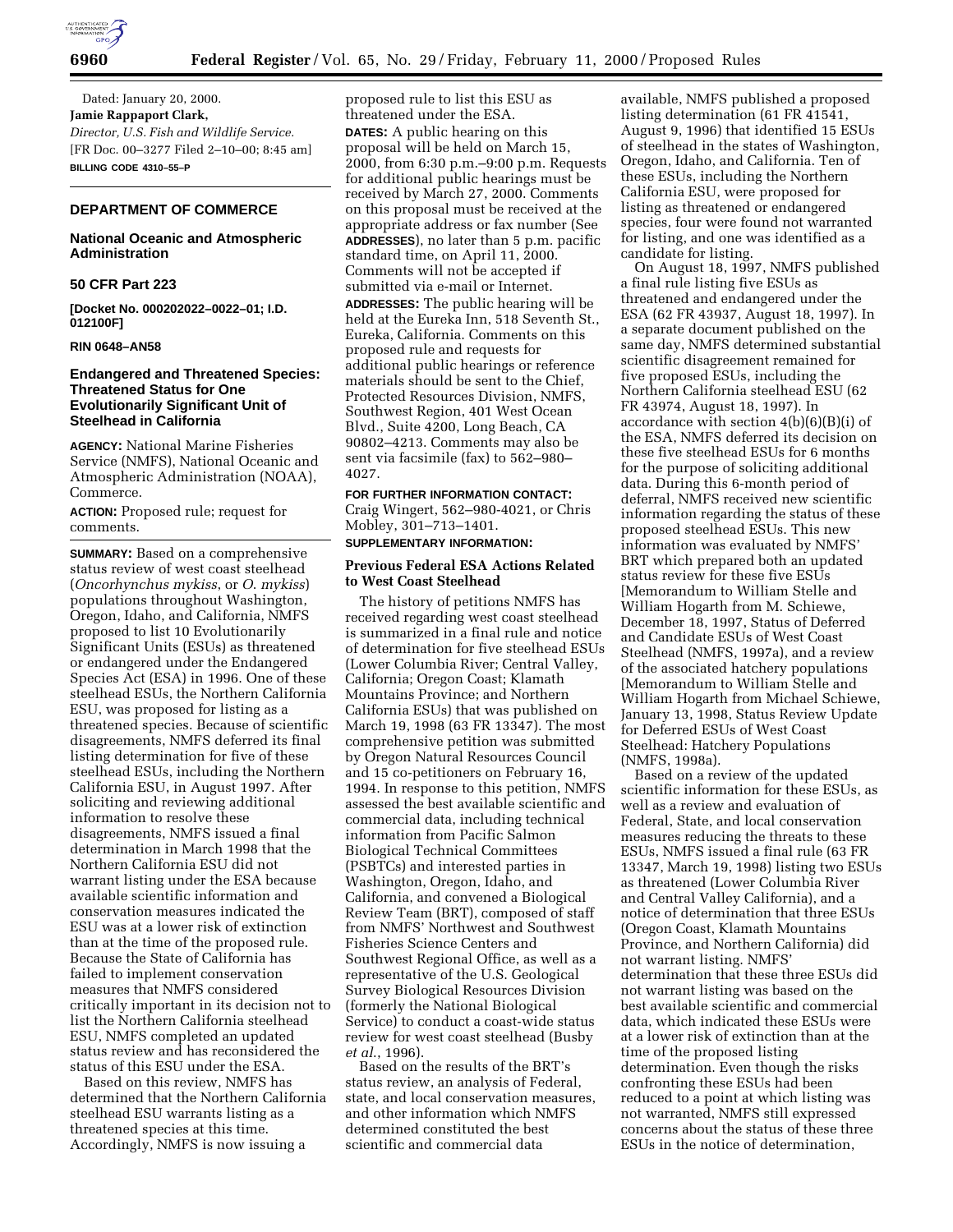and therefore, identified them as candidate species which the agency would continue to monitor.

### **Rationale for Reconsideration of Northern California ESU**

NMFS's March 19, 1998 (63 FR 13347), decision not to list the Northern California steelhead ESU was based largely on a determination that sufficient Federal and state conservation measures were in place to reduce threats to the ESU such that the proposed threatened listing was unnecessary. The Federal and state conservation measures upon which NMFS based this determination included: (1) implementation of a March 11, 1998, Memorandum of Agreement (MOA) between NMFS and the State of California (NMFS/California MOA, 1998), with particular importance given to implementation of those provisions in the MOA which were intended to improve non-Federal forest land protections in the ESU (81 percent of land ownership is non-Federal land); (2) implementation of more restrictive inriver harvest regulations by California which were intended to reduce mortality and increase the viability of naturally reproducing steelhead populations; and (3) improved protections to habitat and naturally reproducing steelhead from expanded habitat protection and restoration efforts, improvements in the management of hatchery steelhead stocks, and expanded population monitoring.

At the time of its decision not to list the Northern California ESU, NMFS considered the protection and restoration of freshwater spawning, rearing, and migratory habitat on non-Federal lands to be essential for the long-term survival and recovery of this ESU because non-Federal lands represented such a large portion of the available habitat (81 percent) (63 FR 13347, March 19, 1998). Because of NMFS' concerns regarding the preponderance of private timber lands and timber harvest in the Northern California ESU, the NMFS/California MOA contained several provisions calling for the review and revision of California's forest practice rules (FPRs), and a review of their implementation and enforcement by January 1, 2000. NMFS considered full implementation of these critical provisions within the specified time frame to be essential for achieving properly functioning habitat conditions for steelhead in this ESU.

In accordance with the NMFS/ California MOA, a scientific review panel was established by the state to review the California FPRs, including

their implementation and enforcement. The scientific review panel completed its review and provided the State's Board of Forestry with its findings and recommendations in June 1999. In its findings, the review panel concluded that California's FPRs, including their implementation through the existing timber harvest plan process, do not ensure protection of anadromous salmonid habitat and populations. To address these shortcomings, and as specified in the NMFS/California MOA, the California Resources Agency and CalEPA jointly presented the Board of Forestry with a proposed rule change package in July 1999. Following several months of public review, the Board of Forestry took no action on the package in October 1999, thereby precluding any possibility of implementing improvements in California's FPRs by January 1, 2000, as the State committed to do in the NMFS/California MOA.

Although NMFS' March 19, 1998, decision not to list the Northern California ESU concluded that improvements in steelhead harvest and hatchery management would provide immediate conservation benefits to this ESU, an essential component of the decision was based on NMFS' expectation that changes in the State's FPRs would be implemented by January 1, 2000. Because these critical conservation measures are not being implemented by the State of California and, therefore, are not reducing threats to this ESU that were anticipated at the time of its March 19, 1998, decision not to list the ESU, NMFS determined that a formal reconsideration of the status of this ESU was warranted (December 3, 1999, Memorandum from Rodney R. McInnis and William Stelle, Jr. to Penelope D. Dalton (NMFS, 1999).

#### **Steelhead Life History and Background**

Biological information for west coast steelhead (*Oncorhynchus mykiss*) and the Northern California ESU in particular, can be found in steelhead status assessments conducted by NMFS (Busby *et al*., 1996; NMFS, 1997a; NMFS, 2000) and in previous **Federal Register** documents (61 FR 41541, August 9, 1996; 63 FR 13347, March 19, 1998). A summary of steelhead life history follows.

*O*. *mykiss* exhibits one of the most complex suites of life history traits of any salmonid species. Individuals may exhibit anadromy (meaning they migrate as juveniles from fresh water to the ocean, and then return to spawn in fresh water) or freshwater residency (meaning they reside their entire life in fresh water). Resident forms are usually referred to as ''rainbow'' or ''redband''

trout, while anadromous life forms are termed ''steelhead.'' Few detailed studies have been conducted regarding the relationship between resident and anadromous *O*. *mykiss*, and as a result, the relationship between these two life forms is poorly understood. The scientific name for the biological species that includes both steelhead and rainbow trout has been changed from *Salmo gairdneri* to *O*. *mykiss*. This change reflects the premise that all trouts from western North America share a common lineage with Pacific salmon.

Steelhead typically migrate to marine waters after spending 2 years in fresh water. They then reside in marine waters for typically 2 or 3 years prior to returning to their natal stream to spawn as 4- or 5-year-olds. Unlike other Pacific salmon, steelhead are iteroparous, meaning they are capable of spawning more than once before they die. However, it is rare for steelhead to spawn more than twice before dying; most that do so are females. Steelhead adults typically spawn between December and June (Bell, 1990; Busby *et al*., 1996). Depending on water temperature, steelhead eggs may incubate in ''redds'' (nesting gravels) for 1.5 to 4 months before hatching as ''alevins'' (a larval life stage dependent on food stored in a yolk sac). Following yolk sac absorption, young juveniles or ''fry'' emerge from the gravel and begin actively feeding. Juveniles rear in fresh water from 1 to 4 years, then migrate to the ocean as ''smolts.''

Biologically, steelhead can be divided into two reproductive ecotypes, based on their state of sexual maturity at the time of river entry and the duration of their spawning migration. These two ecotypes are termed ''stream maturing'' and ''ocean maturing.'' Stream maturing steelhead enter fresh water in a sexually immature condition and require several months to mature and spawn. Ocean maturing steelhead enter fresh water with well developed gonads and spawn shortly after river entry. These two reproductive ecotypes are more commonly referred to by their season of freshwater entry (*i.e.*, summer (stream maturing) and winter steelhead (ocean maturing)). The Northern California ESU contains populations of both winter and summer steelhead.

Two major genetic groups or ''subspecies'' of steelhead occur on the west coast of the United States: a coastal group and an inland group, separated in the Fraser and Columbia River Basins approximately by the Cascade crest (Huzyk & Tsuyuki, 1974; Allendorf, 1975; Utter & Allendorf, 1977; Okazaki, 1984; Parkinson, 1984; Schreck *et al*.,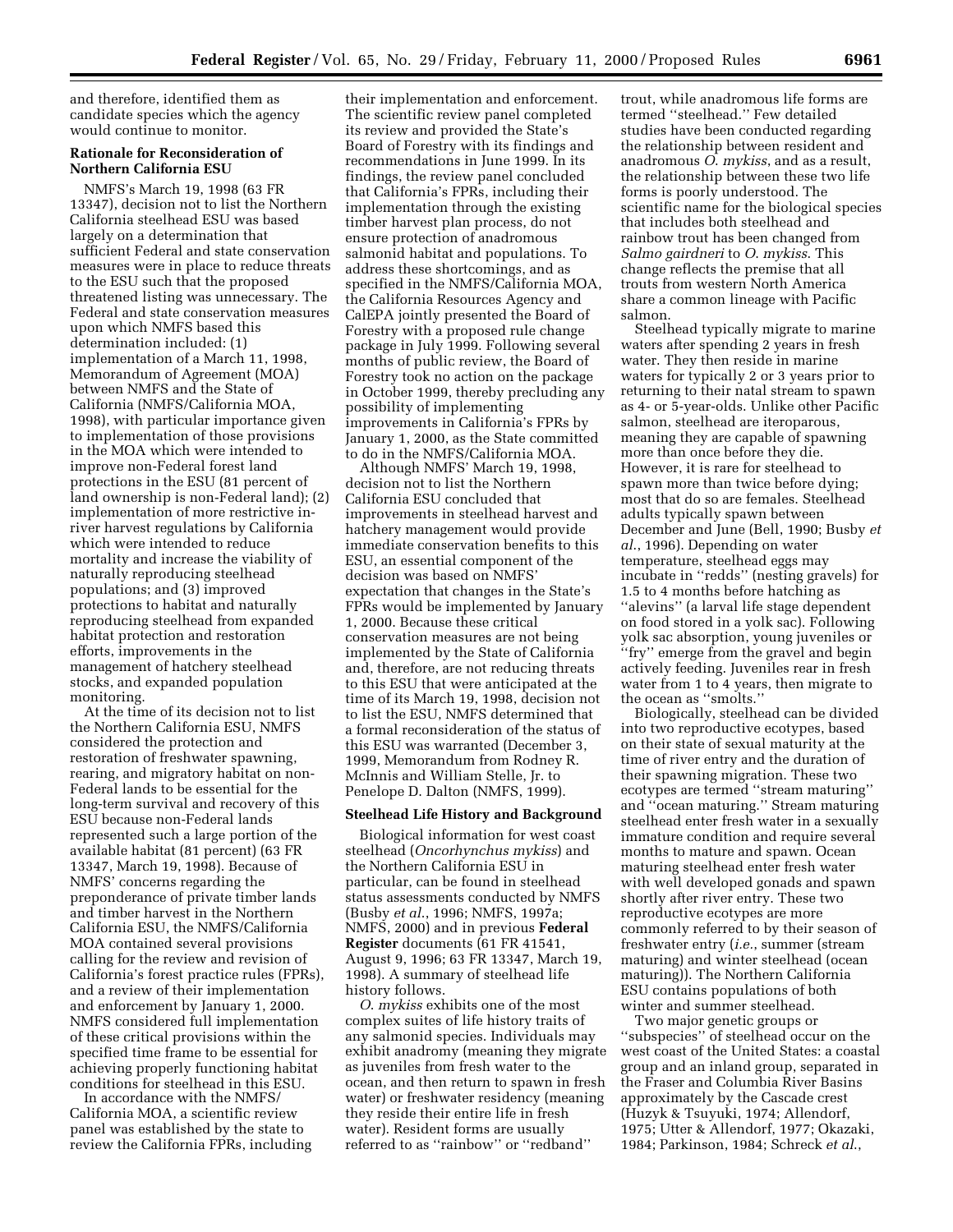1986; Reisenbichler *et al*., 1992). Behnke (1992) proposed classifying the coastal subspecies as *O*. *m*. *irideus* and the inland subspecies as *O*. *m*. *gairdneri*. These genetic groupings apply to both anadromous and nonanadromous forms of *O*. *mykiss*. Both coastal and inland steelhead occur in Washington and Oregon. California is thought to have only coastal steelhead while Idaho has only inland steelhead. The Northern California steelhead ESU is part of the coastal grouping.

Historically, steelhead were distributed throughout the North Pacific Ocean from the Kamchatka Peninsula in Asia to the northern Baja Peninsula. Presently, the species distribution extends from the Kamchatka Peninsula, east and south along the Pacific coast of North America, to at least Malibu Creek in southern California. There are infrequent anecdotal reports of steelhead occurring as far south as the Santa Margarita River in San Diego County (McEwan & Jackson, 1996). In 1999, juvenile *O*. *mykiss* suspected of being the progeny of steelhead were reported from San Mateo Creek which is in northernmost San Diego County, just north of the Santa Margarita River. Historically, steelhead likely inhabited most coastal streams in Washington, Oregon, and California as well as many inland streams in these states and Idaho. However, during this century, over 23 indigenous, naturally reproducing stocks of steelhead are believed to have been extirpated, and many more are thought to be in decline in numerous coastal and inland streams in Washington, Oregon, Idaho, and California. Forty-three stocks have been identified by Nehlsen *et al* (1991) as being at moderate or high risk of extinction.

# **Consideration as a ''Species'' Under the ESA**

To qualify for listing as a threatened or endangered species, the identified populations of steelhead must be considered ''species'' under the ESA. The ESA defines ''species'' to include ''any subspecies of fish or wildlife or plants, and any distinct population segment of any species of vertebrate fish or wildlife which interbreeds when mature.'' NMFS published a policy (56 FR 58612, November 20, 1991) describing how the agency will apply the ESA definition of ''species'' to anadromous salmonid species. This policy provides that a salmonid population will be considered distinct, and hence a species, under the ESA, if it represents an ESU of the biological species. A population must satisfy two criteria to be considered an ESU: (1) It

must be reproductively isolated from other conspecific population units; and (2) it must represent an important component in the evolutionary legacy of the biological species. The first criterion, reproductive isolation, need not be absolute, but must be strong enough to permit evolutionarily important differences to accrue in different population units. The second criterion is met if the population contributes substantially to the ecological/genetic diversity of the species as a whole. Guidance on the application of this policy is contained in Waples (1991), a NOAA Technical Memorandum entitled ''Definition of 'Species' Under the Endangered Species Act: Application to Pacific Salmon,'' which are available upon request (see **ADDRESSES**). The genetic, ecological, and life history characteristics, as well as human-induced genetic changes that NMFS assessed to identify the number and geographic extent of steelhead ESUs on the west coast, including the Northern California steelhead ESU, are discussed in detail in Busby *et al*. (1996) and in the August 9, 1996, proposed listing determination for west coast steelhead (61 FR 41541).

# **Northern California Steelhead ESU Determination**

The Northern California steelhead ESU has been described in previous **Federal Register** documents (61 FR 41541, 62 FR 43937 and 63 FR 13347) based on analyses conducted by NMFS and summarized in the following documents: ''Status Review for West Coast Steelhead from Washington, Idaho, Oregon, and California'' (Busby *et al*., 1996) and ''Status Review Update for West Coast Steelhead from Washington, Idaho, Oregon, and California'' (NMFS, 1997). The relationship between hatchery steelhead populations and naturally spawned steelhead within this ESU was also assessed in: ''Status Review Update Deferred ESUs of West Coast Steelhead: Hatchery Populations'' (NMFS, 1998a). Copies of these NMFS documents are available upon request (see **ADDRESSES**). NMFS has received no new scientific information indicating that a change in the Northern California ESU definition is warranted.

This Northern California coastal steelhead ESU occupies river basins from Redwood Creek in Humboldt County, CA to the Gualala River, inclusive, in Mendocino County, CA. Dominant vegetation along the coast is redwood forest, while some interior basins are much drier than surrounding areas and are characterized by many endemic species. This area includes the

extreme southern end of the contiguous portion of the Coast Range Ecoregion (Omernick, 1987). Elevated stream temperatures (greater than 20° C) are a factor in some of the larger river basins, but not to the extent that they are in river basins farther south. Precipitation is generally higher in this geographic area than in regions to the south, averaging 100–200 cm of rainfall annually (Donley *et al*., 1979). With the exception of major river basins such as the Eel, most rivers in this region have peak flows of short duration. Strong and consistent coastal upwelling begins at about Cape Blanco and continues south into central California, resulting in a relatively productive nearshore marine environment.

The Northern California ESU includes both winter and summer steelhead, including what is presently considered to be the southernmost population of summer steelhead, in the Middle Fork Eel River. Half-pounder juveniles also occur in this geographic area, specifically in the Mad and Eel Rivers. Snyder (1925) first described the halfpounder from the Eel River; however, Cramer *et al*. (1995) suggested that adults with the half-pounder juvenile life history may not spawn south of the Klamath River Basin. As with the Rogue and Klamath Rivers which are located in the Klamath Mountains Province ESU, some of the larger rivers in this ESU have migrating steelhead yearround, and seasonal runs have been named. River entry ranges from August through June and spawning from December through April, with peak spawning in January in the larger basins and in late February and March in the smaller coastal basins.

Based on the review of steelhead hatchery programs in this ESU (NMFS, 1998a), NMFS' steelhead BRT concluded that the following steelhead hatchery stocks are part of this ESU because they were established from indigenous natural populations and there is limited impact from the inclusion of out-of-basin fish in the broodstock: Van Arsdale Fisheries Station stock (Eel River), the Yager Creek stock (Eel River tributary), Ten Mile River stock, and North Fork Gualala River stock. The BRT concluded that the Mad River hatchery summer steelhead stock is not part of the ESU based on its origin from out-of-basin steelhead populations combined with the mixing of Eel River summer steelhead in the broodstock. Rearing of this stock was terminated at the Mad River hatchery in 1996. The majority of the BRT concluded that the Mad River hatchery winter steelhead stock is not part of this ESU although a minority of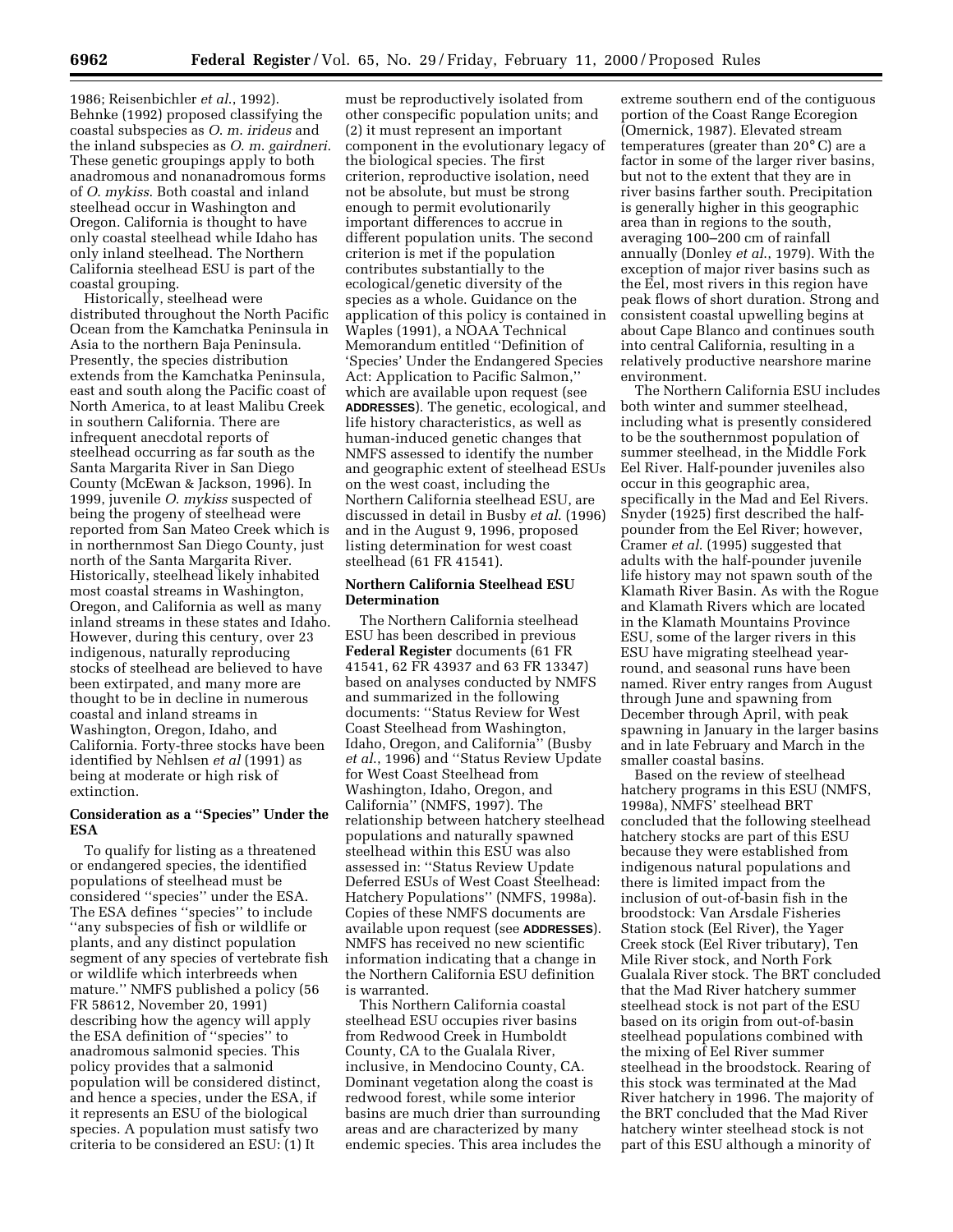the BRT was uncertain regarding its relationship to the naturally spawning population. This stock was founded from South Fork Eel River steelhead (within the ESU, but out of the Mad River basin) and some local Mad River steelhead.

# **Status of Northern California Steelhead ESU**

Section 3 of the ESA defines the term ''endangered species'' as ''any species which is in danger of extinction throughout all or a significant portion of its range.'' The term ''threatened species'' is defined as ''any species which is likely to become an endangered species within the foreseeable future throughout all or a significant portion of its range. In its previous status reviews for west coast salmon and steelhead, NMFS has identified a number of factors that should be considered in evaluating the level of risk faced by an ESU, including: (1) absolute numbers of fish and their spatial and temporal distribution; (2) current abundance in relation to historical abundance and current carrying capacity of the habitat; (3) trends in abundance; (4) natural and human-influenced factors that cause variability in survival and abundance; (5) possible threats to genetic integrity (e.g., from strays or outplants from hatchery programs); and (6) recent events (e.g., a drought or changes in harvest management) that have predictable short-term consequences for abundance of the ESU.

Based on these factors and the best available scientific information, NMFS' BRT first reviewed the status of the Northern California ESU in its original coast-wide status review for steelhead (Busby *et al*., 1996). The BRT concluded that the Northern California steelhead ESU was likely to become endangered in the foreseeable future. Population abundance was determined to be very low relative to historical estimates (1930's dam counts), and recent trends were downward in stocks for which data were available with the exception of two summer steelhead stocks. Summer steelhead abundance in particular was very low in this ESU. The BRT expressed particular concern regarding sedimentation resulting in part from poor land management practices and channel restructuring due to floods. The abundance of the pikeminnow as a predator in the Eel River was also identified as a significant concern. For the Mad River, in particular, the BRT was concerned about the influence of hatchery stocks both in terms of genetic introgression and the potential for ecological

interactions between introduced stocks and native stocks.

The status of the Northern California ESU was reassessed by NMFS' BRT in an updated status review following the 6-month period of deferral because of scientific disagreements (NMFS, 1997a). Based on this updated status review, NMFS' BRT once again concluded that Northern California steelhead ESU was likely to become endangered in the foreseeable future. The BRT reported that there was very limited abundance data available for this ESU, particularly for winter-run steelhead. The most complete data set available in this ESU is a time series of winter steelhead dam counts on the Eel River at Cape Horn Dam. The updated abundance data (through 1997) showed moderately declining long-term and short-term trends in abundance, and the vast majority of these fish were believed to be of hatchery origin. These data show a strong decline in abundance prior to 1970, but no significant trend thereafter. Additional winter steelhead data are available for Sweasy Dam on the Mad River which show a significant decline, but that data set ends in 1963. For the seven populations where recent trend data were available, the only runs showing recent increases in abundance in the ESU were the relatively small populations of summer steelhead in the Mad River which has had high hatchery production, and winter steelhead in Prairie Creek where the increase may be due to increased monitoring or mitigation efforts.

As in its original assessment, the BRT continued to be concerned about the risks associated with interactions between naturally spawning populations and hatchery steelhead in this ESU. Of particular concern to the BRT was the potentially deleterious impact to wild steelhead from past hatchery practices at the Mad River hatchery, primarily from transfers of non-indigenous Mad River hatchery fish to other streams in the ESU and the production of non-indigenous summer steelhead. These potentially deleterious hatchery practices for summer steelhead ended in 1996.

Habitat degradation and other factors were also of concern to the BRT in its reassessment of the long-term risks to this ESU. Specific factors which the BRT identified included dams on the upper Eel and Mad Rivers, the likely existence of minor blockages throughout the ESU, continuing impacts of catastrophic flooding on the 1960s, and reductions in riparian and instream habitat and increased sedimentation from timber harvest activities. The BRT also cited poaching of summer steelhead

and predation from pikeminnow in the Eel River as factors for concern. NMFS' supplemental review of factors affecting west coast steelhead also identified water diversion and extraction, agriculture, and mining as factors affecting habitat conditions for steelhead in this ESU (NMFS, 1996).

In conjunction with this reconsideration of the Northern California steelhead ESU, NMFS' Southwest Fisheries Science Center (SWFSC) recently completed another updated status review for this ESU (January 2000 Memorandum from Pete Adams, Southwest Fisheries Science Center (SWFSC) to Rodney R. McInnis, Regional Administrator, Southwest Region (NMFS, 2000)). Based on a review of updated abundance and trend information that was available for this ESU, the SWFSC concluded that the current status of the ESU has not changed significantly since it was last evaluated by NMFS' BRT in December 1997 (NMFS, 1997a). Updated abundance and trend data show small increases for winter and summer steelhead in the Eel River, but current abundance is well below estimates in the 1980s and even further reduced from levels in the 1960s. Redwood Creek summer steelhead abundance remains very low. There are no new data suggesting substantial increases or decreases in populations since the last updated status review was completed. The Eel River winter and summer steelhead populations, which represent the best available data set for this ESU, are still severely reduced from pre– 1960's levels.

## **Summary of Factors Affecting the Species**

Section 4(a)(1) of the ESA and NMFS' implementing regulations (50 CFR part 424) set forth procedures for listing species. The Secretary of Commerce (Secretary) must determine, through the regulatory process, if a species is endangered or threatened based upon any one or a combination of the following factors: (1) The present or threatened destruction, modification, or curtailment of its habitat or range; (2) overutilization for commercial, recreational, scientific, or education purposes; (3) disease or predation; (4) inadequacy of existing regulatory mechanisms; or (5) other natural or human-made factors affecting its continued existence.

NMFS has prepared a report that summarizes the factors leading to the decline of steelhead on the west coast entitled: ''Factors for Decline: A supplement to the notice of determination for west coast steelhead''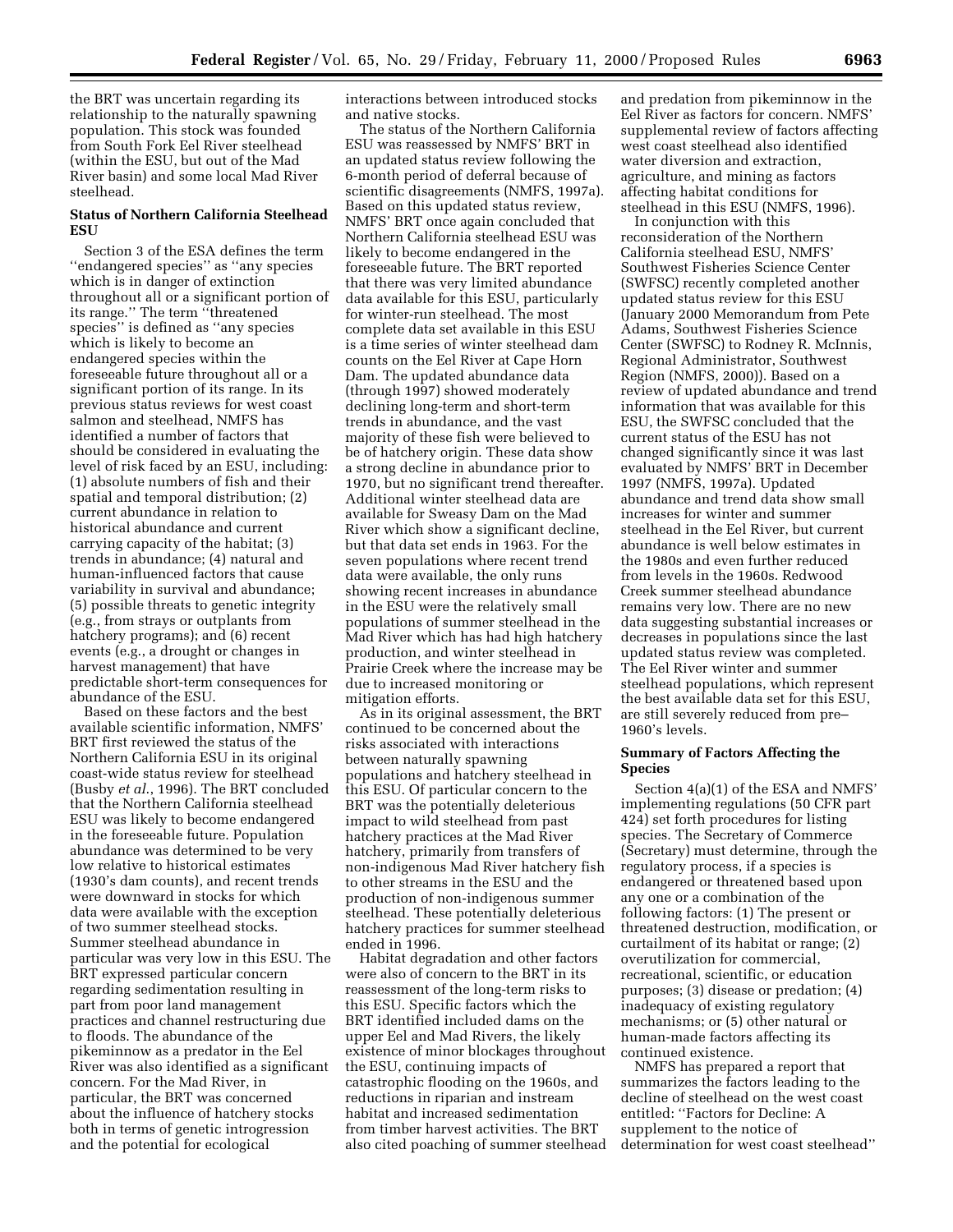(NMFS 1996). This report, available upon request (see **ADDRESSES** section), concludes that all of the factors identified in section 4(a)(1) of the ESA have played a role in the decline of the species. The report identifies destruction and modification of habitat, overutilization for recreational purposes, and natural and human-made factors as being the primary causes for the decline of steelhead on the west coast. NMFS (1996) identified several factors that were considered to have contributed to its decline of the Northern California steelhead ESU including: impacts from historic flooding (principally in 1964), predation, water diversions and extraction, minor habitat blockages, poaching, timber harvest, agriculture, and mining. NMFS's steelhead BRT also identified the potentially adverse impacts of the release of non-indigenous hatchery-produced steelhead in this ESU as an important factor, and expressed concerns regarding the lack of reliable abundance and trend data for assessing the status of steelhead in this ESU (NMFS, 1997a). Finally, NMFS was also concerned about the impacts of recreational angling because of the depressed status of steelhead populations and the uncertainty regarding the status of this ESU (March 11, 1998, Memorandum from William Hogarth to Rolland Schmitten (NMFS, 1998e)). The following discussion briefly summarizes findings regarding factors for decline across the range of west coast steelhead, including the Northern California ESU.

### *The Present or Threatened Destruction, Modification, or Curtailment of Steelhead Habitat or Range*

Steelhead on the West Coast of the United States have experienced declines in abundance in the past several decades as a result of natural and human factors. Forestry, agriculture, mining, and urbanization have degraded, simplified, and fragmented habitat. Water diversions for agriculture, flood control, domestic, and hydropower purposes have greatly reduced or eliminated historically accessible habitat. Among other factors, NMFS (1996) specifically identified timber harvest, agriculture, mining, habitat blockages, and water diversions as important factors for the decline of steelhead in the Northern California ESU. NMFS (1998a) discussed these factors in more detail. Studies estimate that during the last 200 years, the lower 48 states have lost approximately 53 percent of all wetlands and the majority of the rest are severely degraded (Dahl 1990; Tiner 1991). Washington and

Oregon's wetlands are estimated to have diminished by one-third, while California has experienced a 91–percent loss of its wetland habitat (Dahl, 1990; Jensen *et al*., 1990; Barbour *et al*., 1991; Reynolds *et al*., 1993). Loss of habitat complexity has also contributed to the decline of steelhead. For example, in national forests in Washington, there has been a 58–percent reduction in large, deep pools due to sedimentation and loss of pool-forming structures such as boulders and large wood (FEMAT, 1993). Similarly, in Oregon, the abundance of large, deep pools on private coastal lands has decreased by as much as 80 percent (FEMAT, 1993). Sedimentation from land use activities is recognized as a primary cause of habitat degradation in the range of west coast steelhead, including the northern California steelhead ESU.

# *Overutilization for Commercial, Recreational, Scientific, or Education Purposes*

Steelhead are not generally targeted in commercial fisheries. High seas driftnet fisheries in the past may have contributed slightly to a decline of this species in local areas, but could not be solely responsible for the large declines in abundance observed along most of the Pacific coast over the past several decades.

Steelhead support an important recreational fishery throughout most of their range. During periods of decreased habitat availability (e.g., drought conditions or summer low flows when fish are concentrated), the impacts of recreational fishing on native anadromous stocks may be heightened.

Although harvest of steelhead in the Northern California ESU was not originally identified as a major factor for decline (NMFS 1996), NMFS is concerned about the impacts of recreational angling because of depressed steelhead population levels and the lack of reliable abundance and trend data for accurately assessing the status of individual populations and the ESU as a whole. Because of NMFS' concerns about recreational angling impacts to naturally reproduced steelhead populations in coastal watersheds in California north of the Russian River, the California Department of Fish and Game (DFG) proposed and the California Fish and Game Commission adopted new steelhead angling regulations in 1998 for all watersheds in the Northern California ESU. These new regulations prohibited retention of naturally spawned adult steelhead; eliminated fishing for juvenile steelhead in tributary streams; minimized impacts on

juvenile steelhead in mainstem rearing and migratory areas through a combination of gear restrictions and delayed seasonal openings; prohibited retention of summer steelhead during their upstream migration and prohibited fishing in their summer holding areas; and provided for directed harvest and retention of hatchery-produced steelhead which are fully marked statewide. NMFS (1998b,c,d) analyzed these new regulations and concluded that they would substantially reduce fishing effort and reduce mortality to that associated with catch-and-release of naturally produced steelhead in the Northern California ESU. These regulations remain in effect and are enforced by DFG.

#### *Disease or Predation*

Infectious disease is one of many factors that can influence adult and juvenile steelhead survival. Steelhead are exposed to numerous bacterial, protozoan, viral, and parasitic organisms in spawning and rearing areas, hatcheries, migratory routes, and the marine environments. Specific diseases such as bacterial kidney disease, ceratomyxosis, columnaris, furunculosis, infectious hematopoietic necrosis virus, redmouth and black spot disease, erythrocytic inclusion body syndrome, and whirling disease, among others, are present and are known to affect steelhead and salmon (Rucker *et al*., 1953; Wood, 1979; Leek, 1987; Foott *et al.,* 1994; Gould and Wedemeyer, undated). Very little current or historical information exists to quantify changes in infection levels and mortality rates attributable to these diseases for steelhead. However, studies have shown that naturally spawned fish tend to be less susceptible to pathogens than hatchery-reared fish (Buchanon *et al*., 1983; Sanders *et al.,* 1992).

Introductions of non-native species and habitat modifications have resulted in increased predator populations in numerous river systems, thereby increasing the level of predation experienced by salmonids. In the Northern California steelhead ESU, predation from Sacramento pikeminnow that were released into the Eel River is a major problem. Predation from pikeminnow is discussed in more detail in NMFS (1996). DFG is engaged in an aggressive campaign to control pikeminnow predation in the Eel River. Ongoing efforts to implement improved downstream flow releases from the Potter Valley hydroelectric project in the upper Eel River may assist the State in its efforts to control pikeminnow predation.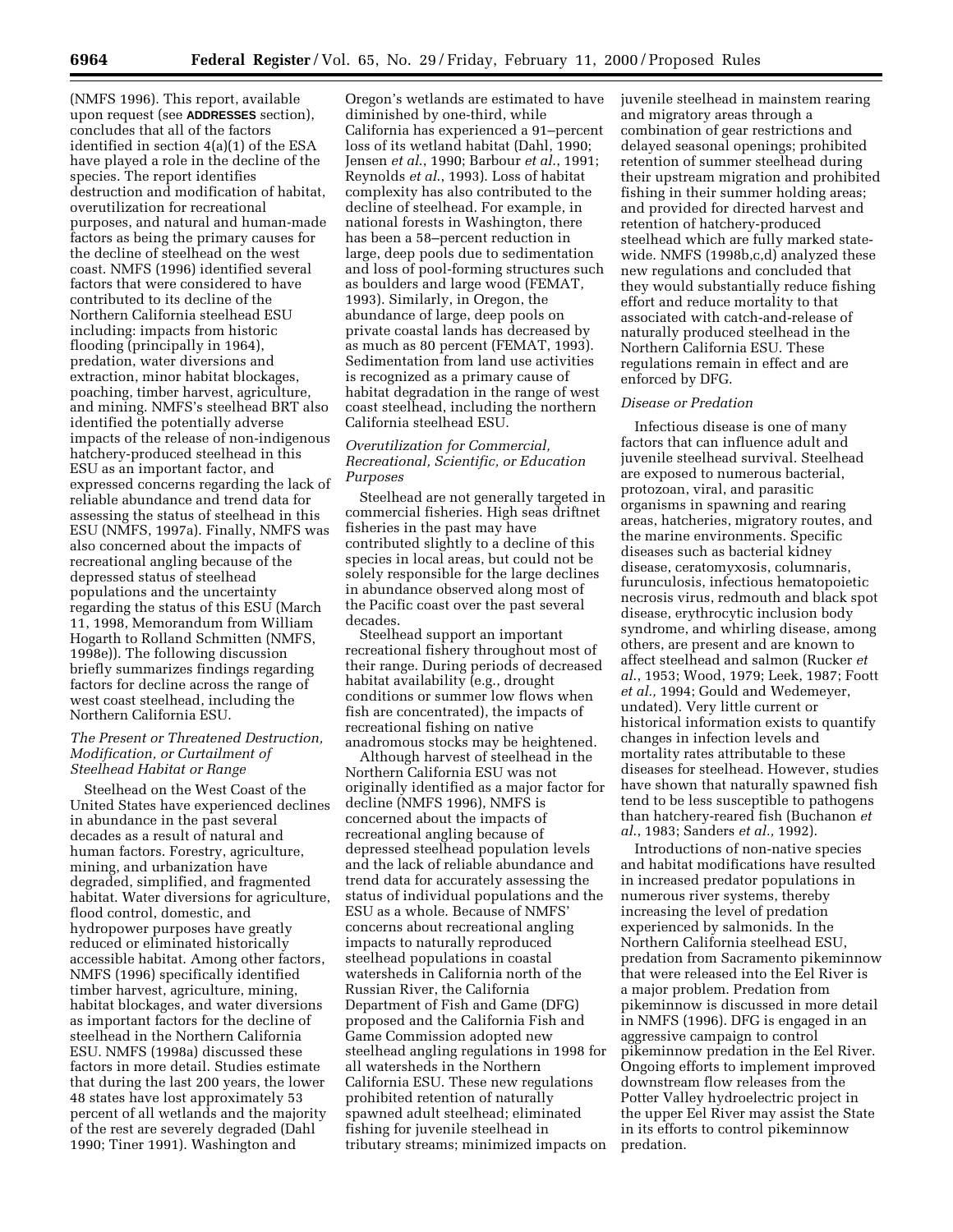Predation by marine mammals is also of concern in some areas experiencing dwindling steelhead run sizes. NMFS (1997b) reviewed the available literature concerning the impacts of California sea lion and Pacific harbor seal predation on west coast anadromous salmonids, and concluded that there was insufficient data in all but one instance (i.e., Ballard Locks in Puget Sound) to conclude that pinnipeds were having a significant impact on wild salmon or steelhead populations. For this reason, and because of the high likelihood that impacts might be occurring, the study concluded that substantial additional research was needed to address this issue further. Based on this research recommendation, NMFS has initiated several field studies in coastal watersheds on the west coast designed to assess the magnitude of pinniped predation on individual salmon or steelhead populations. In California, these studies are being conducted in the lower Klamath River, Scott Creek, and the San Lorenzo River.

### *Inadequacy of Existing Regulatory Mechanisms*

1. Federal Land and Water Management

The Northwest Forest Plan (NFP) is a Federal land management policy with important benefits for west coast steelhead. While the NFP covers a very large area, the overall effectiveness of the NFP in conserving steelhead is limited by the extent of Federal lands and the fact that Federal land ownership is not uniformly distributed in watersheds that comprise individual ESUs. The extent and distribution of Federal lands limits the ability of the NFP to achieve its aquatic habitat restoration objectives at watershed and river basin scales, and highlights the importance of complementary salmon habitat conservation measures on nonfederal lands within the subject ESUs.

Federal land ownership and management in the Northern California steelhead ESU is very limited; representing only 19 percent of the total land area. Federal lands (i.e., Redwood National Park, portions of Mendocino National Forest, and the Kings Range National Conservation Area) that do occur in this ESU are also highly fragmented, unlike some other steelhead ESUs (e.g., Klamath Mountains Province and Snake River Basin). Although Federal lands are limited in extent and fragmented in this ESU, NMFS believes that implementation of the NWFP on Mendocino National Forest lands (upper reaches of Eel and Mad Rivers) and implementation of other habitat protections in Redwood National Park

(lower reach of Redwood Creek) will provide some limited benefits to steelhead. Nevertheless, long-term habitat protection and the key to achieving properly functioning habitat conditions in this ESU continues to be improvement in non-Federal land management, particularly those lands used for timber harvest.

Because listed coho salmon occur on Federal lands in the Northern California steelhead ESU, NMFS routinely engages the U.S. Forest Service, Bureau of Land Management, and Redwood Creek National Park in ESA section 7 consultations to ensure that ongoing or proposed activities do not jeopardize coho salmon or adversely modify its critical habitat. Through this section 7 consultation process, NMFS ensures that the NFP and other protective measures are fully implemented on Federal lands that occur in this ESU. These measures are also expected to benefit steelhead.

The Pacific Gas and Electric Company's (PG&E) Potter Valley hydroelectric project is a major diverter of water from the mainstem Eel River, which is located in the Northern California ESU. This water is diverted into the Russian River basin to generate hydroelectric power and provide water for agriculture and urban uses. Pursuant to a Federal Energy Regulatory Commission (FERC) licensing requirement, PG&E implemented a 10 year monitoring program in the Eel River for the purpose of developing recommendations for modifying the flow release schedule and other project facilities and/or operations necessary to protect and maintain fishery resources, including steelhead. This study was completed in 1996, as was construction of a \$14 million dollar fish screen facility at the Van Arsdale Dam diversion on the Eel River. Based on the results of the monitoring study, PG&E has developed a proposal for project operations that, along with several others, are the subject of National Environmental Policy Act review for ongoing FERC license amendment proceedings. FERC is currently conducting environmental review of this proposal with input from NMFS, DFG and the U.S. Fish & Wildlife Service (USFWS). Implementation of an alternative that provides additional instream flows in the Eel River, and provides for Sacramento pikeminnow control, in conjunction with the new fish screening facility, would be expected to improve habitat quality and benefit steelhead in this ESU by increasing survival.

On March 1, 1999, the Pacific Lumber Company, the State of California, the

Department of the Interior, and the Department of Commerce entered into a complex land purchase, land exchange and Habitat Conservation Plan (PALCO HCP) transaction covering the Headwaters Forest, Elk Head Springs Forest and the remainder of Pacific Lumber Company's land holdings in Humboldt County California. The Federal and state governments acquired approximately 10,000 acres of conifer and hardwood forest, over 3,000 acres of which is ancient redwoods, some of which are over 1,000 years old. This land is now subject to Federal and state control under conservation easements.

The PALCO HCP, which has a 50-year term, covers 211,000 acres of non-Federal land timber lands in several drainages that occur in the northern portion of Northern California steelhead ESU. These include portions of several tributaries to Humboldt Bay (Elk River, Jacoby Creek, Freshwater Creek, and Salmon Creek), and portions of the Van Duzen River (including Yager Creek), Eel River, Bear River, Salt River, and Mattole River watersheds. The PALCO HCP affects the following federally listed and candidate anadromous salmonid ESUs: (1)Southern Oregon/ Northern California coho salmon (threatened), (2) Northern California steelhead (candidate), and (3) California Coastal Chinook salmon (threatened). The HCP also covers numerous terrestrial species listed under the ESA and California Endangered Species Act.

The PALCO HCP's Operating Conservation Program (Program) contains the conservation and management measures and prescriptions necessary to minimize, mitigate, and monitor the impacts of take of the covered species resulting from timber operations. The Program incorporates specific conservation plans for all terrestrial and aquatic species covered under the HCP, along with measures to conserve habitat diversity and structural components.

An Aquatics Conservation Plan (ACP) is an integral part of the overall Program. The goal of the ACP is to maintain or achieve over time properly functioning aquatic habitat conditions, which are essential to the long-term survival of salmonids. The reduction in land management impacts and habitat improvement that will be realized through implementation of the ACP will also benefit other species.

Monitoring for implementation, effectiveness, and trends is a critical component of the Program. The monitoring component includes an independent third-party monitor to determine if the provisions of the aquatics plan are effective and whether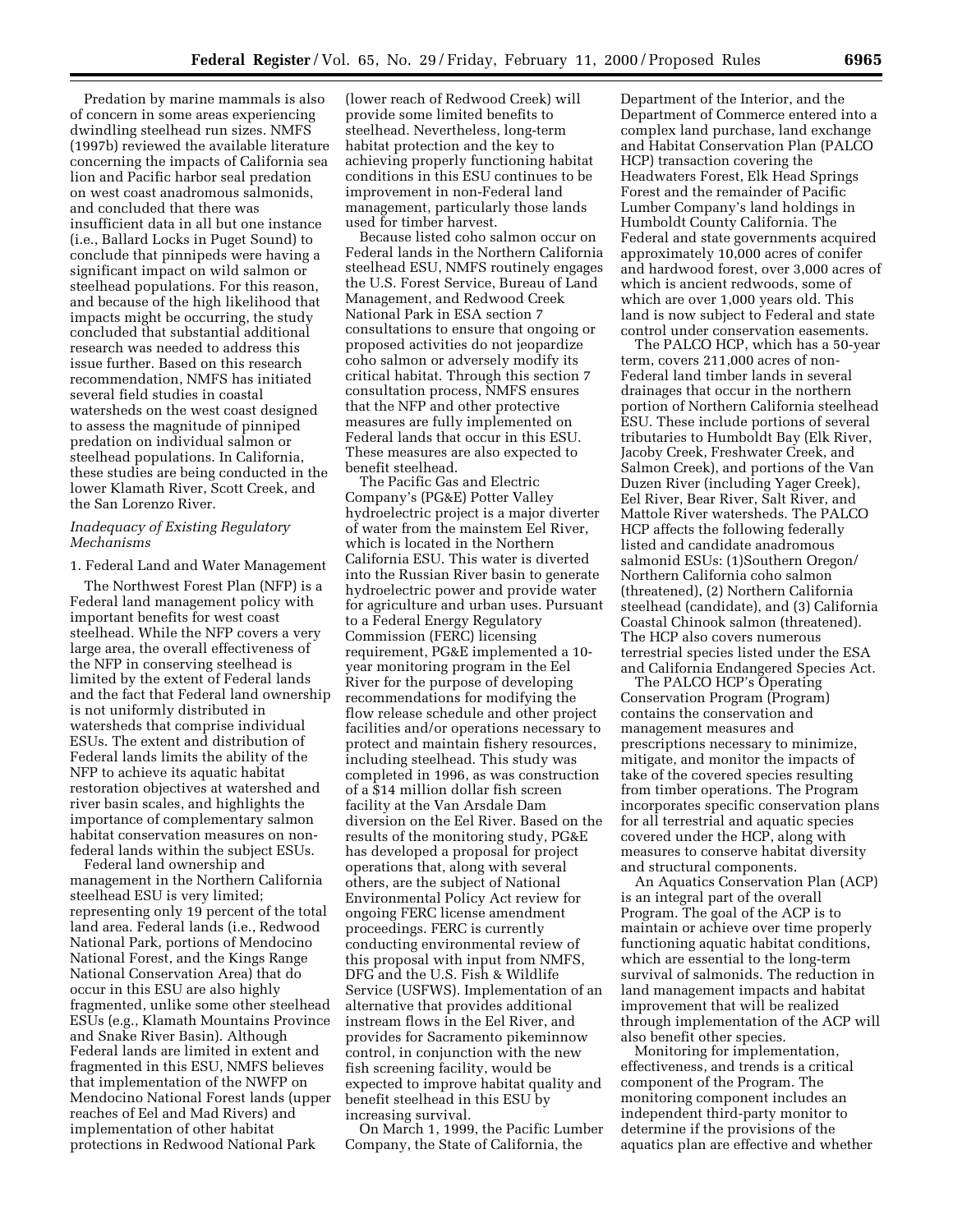the aquatic habitat is responding as expected. There is also a provision for adaptive management if the results are not as predicted.

NMFS believes that the conservation measures contained in the HCP will protect and provide for long-term conservation of steelhead populations occurring on PALCO lands in the Northern California ESU.

#### 2. Land Management

The California Department of Forestry and Fire Protection (CDF) enforces California's forest practice rules (FPRs) on non-Federal (private and State managed forests) lands. These rules are promulgated through the State Board of Forestry (BOF). Timber harvest activities have been documented to result in adverse effects on streams and stream side zones including the loss of large woody debris, increased sedimentation, loss of riparian vegetation, and the loss of habitat complexity and connectivity (NMFS 1996).

The vast majority of freshwater habitat in the Northern California steelhead ESU (approximately 81 percent of total land) is on non-Federal lands, with the majority being privately owned. For the major river basins in this ESU (i.e. Redwood Creek, Mad River, Eel River, Mattole River, Ten Mile River, Noyo River, Big River, Albion River, Navarro River, Garcia River, and Gualala River), private forest lands average about 75 percent of the total acreage, with a range of 42 percent (Eel River) to 94 percent (Gualala River).

NMFS reviewed the California FPRs as part of its listing determination for the Northern California steelhead ESU (53 FR 13347; March 19, 1998). That review concluded that although the FPRs mandate protection of sensitive resources such as anadromous salmonids, the FPRs and their implementation and enforcement do not accomplish this objective. Specific problems with the FPRs include: (1) protective provisions that are not supported by scientific literature; (2) provisions that are scientifically inadequate to protect salmonids including steelhead; (3) inadequate and ineffective cumulative effects analyses; (4) dependence upon registered professional foresters that may not possess the necessary level of multidisciplinary technical expertise to develop timber harvest plans (THPs) protective of salmonids; (5) dependence by CDF on other State agencies to review and comment on THPs; (6) failure of CDF to incorporate recommendations from other agencies; and (7) inadequate enforcement due to

staffing limitations. NMFS further concluded that until a comprehensive scientific peer review process was implemented and appropriate changes to the FPRs and the THP approval process were made, properly functioning habitat conditions would not be ensured on non-Federal lands in the Northern California steelhead ESU.

The NMFS/California MOA which was entered into in March 1998 to ensure the conservation of north coast steelhead in California contained specific provisions to address NMFS' concerns over the California FPRs. In the NMFS/California MOA, the State committed to: (1) conduct a scientific review of the State's FPRs, including their implementation and enforcement; (2) make appropriate changes in implementation and enforcement of the FPRs based on this review; and (3) make recommendations to the BOF for changes in the FPRs if they were found to be necessary for the conservation of Northern California coastal anadromous salmonids. Full implementation of these provisions in the NMFS/California MOA, including implementation of changes in the FPRs by January 1, 2000, was a critical factor in NMFS's decision to not list this ESU.

In accordance with these provisions, a subcommittee of the state's scientific review panel for its Watershed Protection Program was appointed to undertake an independent review of the FPRs. The subcommittee's review and recommendations were completed and presented to the BOF in June 1999. The scientific review panel concluded that California's FPRs, including their implementation through the timber harvest plan process, do not ensure protection of anadromous salmonid populations. Based in part on the scientific review panel report and findings in July 1999, the California Resources Agency and CalEPA jointly presented the BOF with a proposed rule change package designed to address shortcomings in the state's existing FPRs. The BOF circulated the proposed rule package for public review, held several meetings and two public hearings on the proposals from July until October 1999, but failed to take action to adopt any of the proposed FPR changes.

As a result of the listing of coho salmon in coastal watersheds in northern California, the counties of Del Norte, Siskiyou, Trinity, Humboldt, and Mendocino developed and have implemented a multi-county, regional approach to assessing and improving county-controlled activities in order to enhance the quality and increase the quantity of salmonid habitat that is

potentially affected by those county activities. NMFS and the State of California have contributed funding to this multi-county planning effort.

This county-level conservation planning approach involves a thorough review of general plans, ordinances, procedures, practices, and policies developed and implemented at the county level. Through the assessment and evaluation of these countycontrolled mechanisms, a process is being developed that will enable the counties to exert control at the local level over human activities that can adversely affect anadromous salmonid populations and habitat. This multicounty planning effort culminated in a Memorandum of Agreement (Multi-County MOA) which was signed by all five counties in late 1997. Under the terms of the Multi-County MOA, the counties agreed to embark on a cooperative planning and restoration effort; assess the adequacy of existing general plans, county policies and practices, zoning and other land use ordinances; review county management procedures that affect anadromous salmonid habitat in each county; recommend changes to specific county ordinances and/or practices as necessary; develop a watershed-based education and technical assistance/ training program for local agencies and decision-makers that will foster better understanding of the linkages between land use and county maintenance practices and salmonid habitat; and seek to establish some form of regulatory recognition at the state and/or Federal level.

This multi-county assessment is being used to document the effectiveness of existing regulations. Where the assessment identifies areas for improvement, the planning effort will develop alternative policies, ordinances and practices that are suitable for maintaining or enhancing anadromous salmonid habitat. The assessment will address the need to focus public works projects on sites that improve fisheries habitat. A watershed-based approach will be used, even where watersheds cross county boundaries, to ensure that enhancement efforts are complementary to natural ecosystem processes.

The outcome of this county-level effort is expected to be a comprehensive and coordinated analysis of local land use regulations. Where it is found that development standards such as subdivision restrictions, zoning, and capital improvement programs may not adequately maintain or restore salmonid habitat, model ordinances will be developed for consideration by each of the participating counties. Conversely,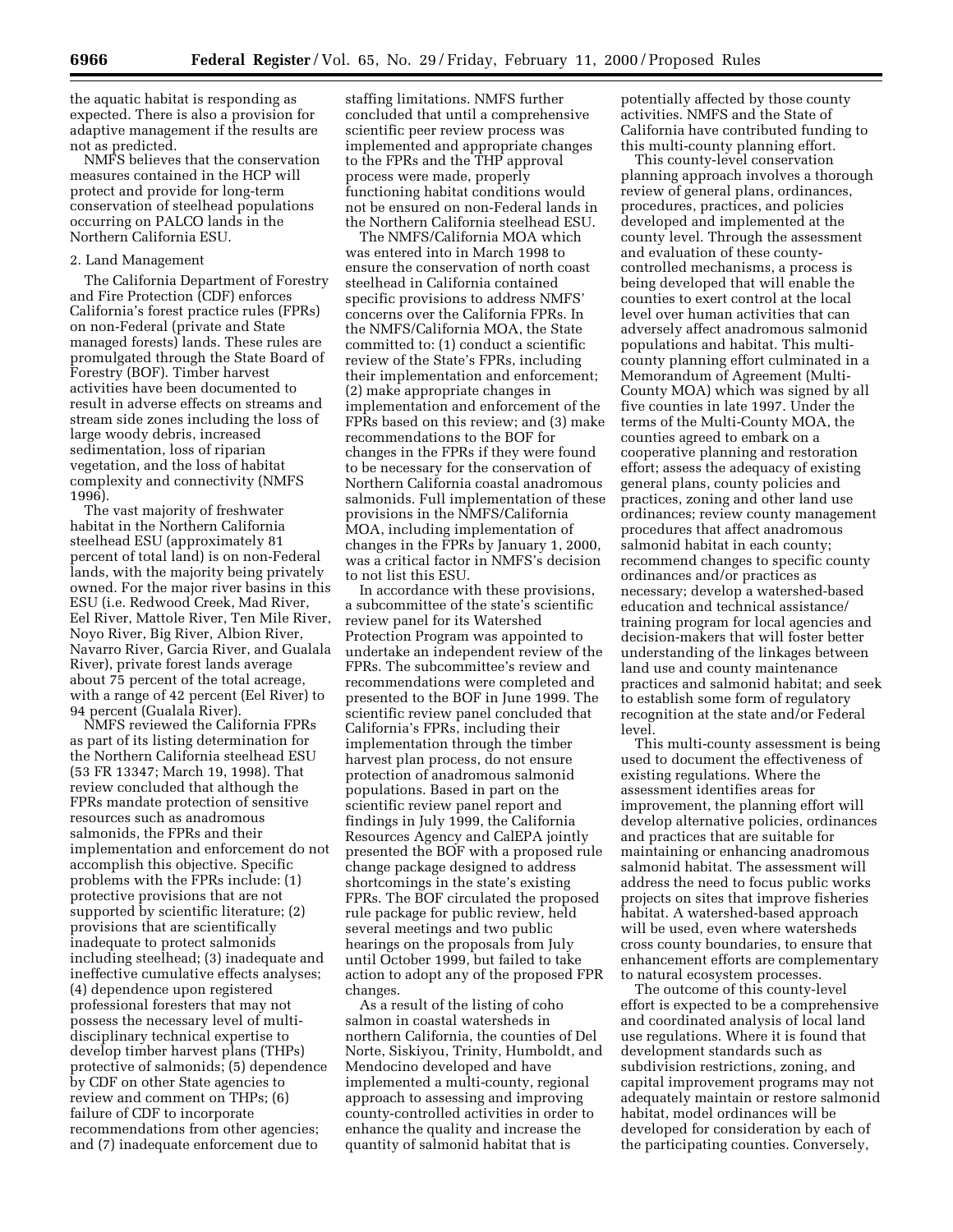innovative approaches for land use (such as density modifications and standards that preserve habitat functions) developed by some counties will be presented as options for the other counties. This collaborative, regionally based planning effort is designed to be complementary with state and national salmonid recovery efforts. The planning process encourages public participation through direct contact with interested public agencies, landowners, community organizations, environmental groups, industry representatives, and others. The public process is being implemented through public hearings, meetings, scoping sessions, forums and other avenues.

Agricultural activity has had multiple and often severe impacts on salmonid habitat. These include depletion of needed flows due to irrigation withdrawals; blocking of fish passage by diversion or other structures; destruction of riparian vegetation and bank stability by grazing or cultivation practices; and channelization resulting in loss of side-channel and wetlandrelated habitat (NMFS, 1996).

Impacts from agricultural and grazing practices have not historically been closely regulated in California. This is an important concern to NMFS because a significant portion of the acreage in the Northern California ESU is comprised of farmland. For example, farmland constitutes approximately 25– 30 percent of the total acreage of Humboldt and Mendocino counties, which in turn constitutes much of the Northern California ESU. Private lands, and public lands not administered by the Federal government, are now being addressed by the California Rangeland Water Quality Management Program (CRWQMP), which was adopted by the State Water Resources Control Board and CDF in 1995. The CRWQMP is a water quality improvement program based on the voluntary participation of landowners for compliance with state and federal non-point source pollution reduction requirements. The CRWQMP was initiated as a cooperative effort among the livestock industry, conservation organizations, and state and Federal agencies, to address the impacts of grazing and land use practices on water quality in streams that flow through private property. Through this program, private landowners will be able to maintain rangeland productivity and enhance landowners' abilities to manage these lands in a manner that maintains water quality standards necessary for the survival and recovery of listed salmonids.

Between 1995–1998, rangeland plans were developed under the CRWQMP for more than 250,000 acres on the north coast, ranging from San Francisco to the Oregon border. The State plans to review the implementation status of these plans at intervals of 3,5 and 10 years, provided that sufficient resources are available. NMFS is encouraged by these ongoing efforts. Plans that are consistent with this guidance are likely to result in meeting state water quality standards, but the program is voluntary and it is uncertain to what extent their implementation will contribute to improved habitat conditions and riparian function.

The USDA Natural Resources Conservation Service (NRCS), NMFS, USFWS, the U.S. Environmental Protection Agency (EPA), the California Association of Resource Conservation Districts (CARCD), and the State of California have recently developed a joint approach that is expected to encourage the voluntary use of improved conservation management practices for agriculture on private land. Recognizing that recovery of listed and other at-risk salmonid populations depends on the willing participation of private landowners, these agencies have the goal of providing an incentive to landowners to enhance the quality and quantity of habitat needed by species of concern. To accomplish this goal, the agencies have agreed to support cooperative approaches and consensusbuilding activities, foster communication among agencies and private landowners, share resources and information, and establish strong, effective working relationships that instill trust and promote sound stewardship.

This agreement is the subject of a draft Memorandum of Understanding (MOU) among the partner agencies. Through the procedures described in the MOU, practices contained in the NRCS Field Office Technical Guides (FOTG) will undergo ESA section 7 review by NMFS and USFWS. For those practices that NMFS and USFWS determine are not likely to adversely affect listed species or critical habitat, the landowner should have confidence that those practices, if implemented in accordance with the FOTG standards and specifications, will not result in any additional permitting requirement or penalties under the ESA. The objective of this MOU is to encourage the adoption of protective land use practices on private lands, to provide some regulatory assurance for landowners, to improve habitat conditions for sensitive species, to continue sustainable economic

production on private lands, to facilitate better coordination among the partner agencies, and to foster better awareness and support for conservation programs throughout the State.

The next step in the NRCS MOU process will be to incorporate the specific interests of the State of California. The current draft MOU lacks language describing the roles and responsibilities of the State. The draft MOU is under review by the state and upon completion is expected to be formally signed by all parties.

3. Dredge, Fill, and In-water Construction Programs

The Army Corps of Engineers (COE) regulates removal/fill activities under section 404 of the Clean Water Act (CWA), which requires that the COE not permit a discharge that would ''cause or contribute to significant degradation of the waters of the United States.'' One of the factors that must be considered in this determination is cumulative effects. However, the COE guidelines do not specify a methodology for assessing cumulative impacts or how much weight to assign them in decisionmaking. Furthermore, the COE does not have in place any process to address the additive effects of the continued development of waterfront, riverine, coastal, and wetland properties.

The COE, state, and local governments have developed and implemented procedures reviewing, approving, and monitoring gravel mining activities in Del Norte and Humboldt counties which are authorized under a Letter of Permission (LOP) process. This process regulates gravel mining in a substantial portion of the Northern California ESU (including the Mad, Eel and Van Duzen Rivers) where listed coho salmon and chinook salmon populations also occur. These procedures are designed to provide substantially improved protection for anadromous salmonids and their habitats, including steelhead. Important elements of the process include: a prohibition on gravel mining in the active channel and on trenching except in limited instances, a restriction on gravel operations to the dry season, monitoring of channel cross sections to detect changes in channel morphology and habitat conditions, fisheries monitoring, and gravel mining on a sustained yield basis. An additional element of the process in Humboldt County is the participation of an independent scientific review committee, which makes annual recommendations on gravel extraction limits and site design features in order to minimize adverse impacts.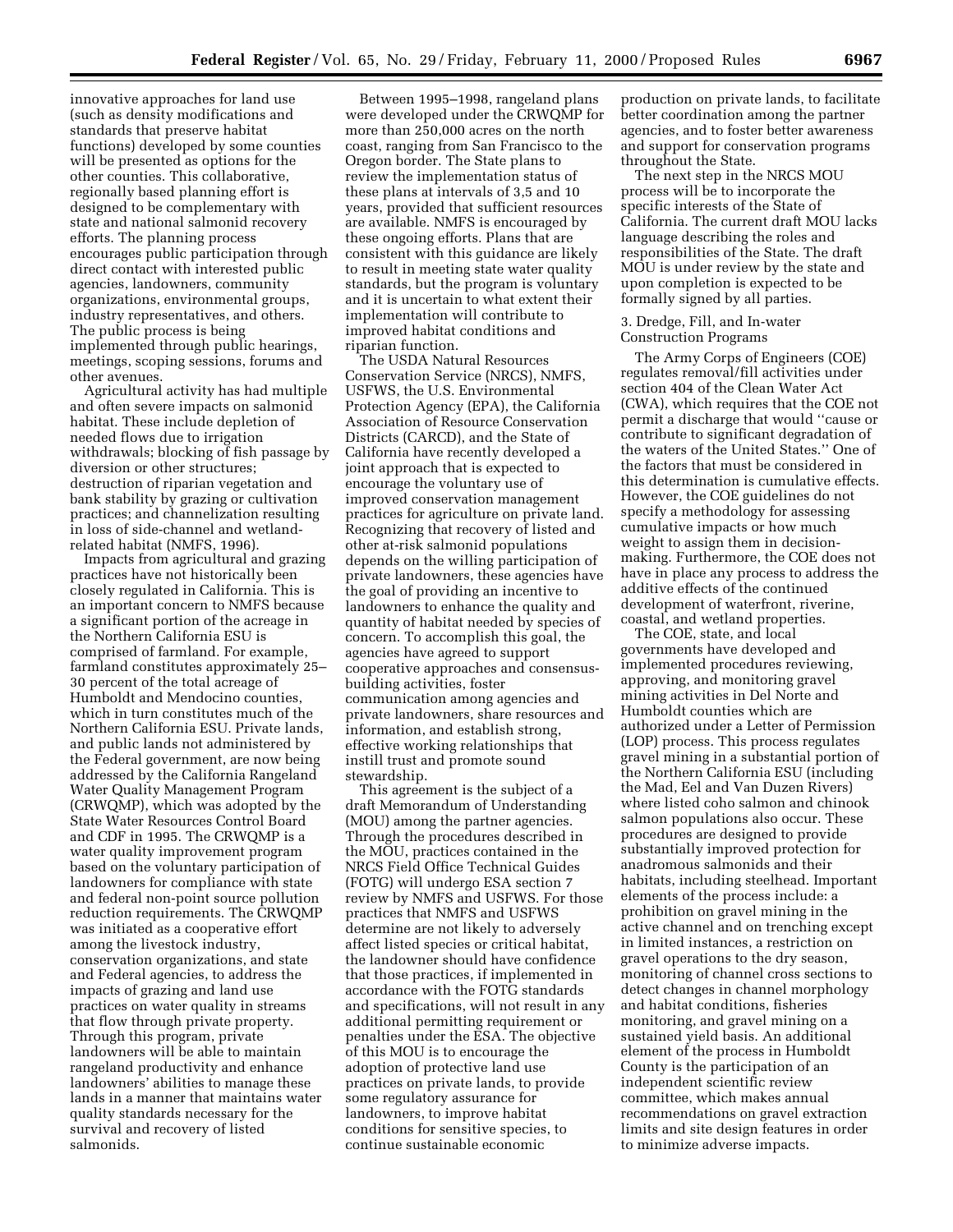Additionally, any channel crossings must be designed to allow for fish passage. NMFS participated in the development of these procedures and has concluded, through section 7 consultation with the COE, that these procedures will not jeopardize the continued existence of coho salmon or steelhead. NMFS recently reinitiated formal consultation with the COE on the LOP process to address the final critical habitat designation for coho salmon and the recent listing of California Coastal chinook salmon as threatened.

Section 1603 of the California Fish and Game Code requires that any person who proposes a project that will substantially divert or obstruct the natural flow or substantially change the bed, channel or river bank of any river, stream or lake, or use materials from a streambed, notify the DFG before beginning any work. The authorization for these activities under section 1603 is called a Lake or Streambed Alteration Agreement. Beginning May 1, 1999, the 1603 process was significantly modified to require a higher level of review by DFG that is in compliance with the California Environmental Quality Act (CEQA). Any proposed project that DFG determines may substantially adversely affect existing fish and wildlife resources will need to comply with the CEQA standard of mitigating project impacts to the level of insignificance. The new standard for project review has resulted in increasing the time needed for project approval from 2 weeks to 60– 120 days.

Although the state has substantially improved the level of project review under the 1603 process to comply with the new CEQA standard, the state has not submitted the program to NMFS for review to determine whether it adequately protects anadromous salmonids. The state currently issues 1603 streambed alteration agreements to project applicants with the disclosure that the applicant may still need to obtain incidental take authorization from NMFS. In most cases, however, where a project proposes a stream or watercourse modification and listed species are present, a Clean Water Act, section 404 permit from the COE is required. Within the geographic area encompassing the Northern California steelhead ESU, the presence of listed coho and chinook salmon populations requires the COE to consult with NMFS under section 7 of the ESA prior to the issuance of 404 permits.

## 4. Water Quality Programs

Under Clean Water Act section 303(d), states, territories, and authorized Tribes are required to establish lists of

impaired water bodies, set priorities for addressing the pollutant source, and write pollutant control plans to achieve and maintain water quality standards. These plans, Total Maximum Daily Loads (TMDLs), provide an effective mechanism for determining the causes of water body impairment, quantifying the various pollutant sources, and setting targets for reducing pollutant discharges. Generally, states are responsible for developing TMDLs and related implementation plans, which are subject to EPA review and approval. If the EPA disapproves a TMDL or if a state fails to establish one, the EPA is required to step in and establish the TMDL. The TMDL is then implemented through existing regulatory and nonregulatory programs to control, reduce, or eliminate pollution from both point and non-point sources.

The TMDL process provides a flexible assessment and planning framework for identifying load reductions or other actions needed to attain water quality standards such as protection of aquatic life, provision of safe drinking water, etc. The TMDL should address all significant stressors (e.g., chemicals, temperatures, sediment loads) that cause or threaten to cause deleterious effects to water quality. The TMDL assessment is the sum of the individual waste load allocations from point sources, non-point sources, natural sources, and an appropriate margin of safety to account for uncertainty. The TMDL may address single or multiple pollutants but must clearly identify the links between the water quality impairment (or threat) of concern, the causes of the threat or concern, and the load reductions or conservation actions needed to remedy or prevent the impairment.

As TMDL assessments and implementation plans are developed and approved, the State of California, through the State Water Resources Control Board and the nine Regional Water Quality Control Boards, will adopt and implement the TMDLs. The TMDL contains a problem statement, numeric targets, source analysis, allocations of loads or controls, and a monitoring plan. The implementation component includes descriptions of land management practices, remediation activities, and restoration projects necessary to attain the goals established in the TMDL assessment. It is through the implementation plan that necessary controls and restoration actions are assigned to specific parties and attainment schedules are promulgated.

In coastal watersheds of northern California, 38 water body segments have been identified as impaired and have

been scheduled for development of TMDLs. The schedule for development of TMDLs in northern California extends to the year 2011 (Russian River and Lake Pillsbury). The schedule in this area is driven in part by a consent decree *(Pacific Coast Federation of Fishermen's Associations, et al.* v. *Marcus*, No. 95–4474 MHP, March 11, 1997). Under this consent decree, EPA agreed to oversee the development of TMDLs on 18 rivers on the north coast of California, 12 of which are located within the Northern California steelhead ESU.

The consent decree establishes a schedule for developing TMDL criteria for listed rivers. Under this schedule, seven river basins in the Northern California ESU would have TMDLs developed within the next 2 years, with the remaining rivers having TMDLs developed by 2002. This legally-binding schedule is expected to result in significant progress on improving the beneficial uses of these watersheds, where the beneficial use has been identified as habitat for salmonids.

On May 28, 1998, the North Coast Regional Water Quality Control Board approved a TMDL for the Garcia River. The TMDL contains the following elements: (1) Findings that the Garcia River is impaired due to sediment and temperature impacts resulting from land use practices, primarily timber operations and related activities; (2) adoption of the Water Quality Attainment Strategy as part of the Water Quality Control Plan for the North Coast Region (Basin Plan) that would eliminate 90 percent of total controllable road-related sediment sources within 20 years and 50 percent of controllable upslope sediment sources within 40 years; (3) numeric targets including specified numerical values for percent fine sediments, frequency of pools in stream habitat profiles, and improving trends in large woody debris; (4) an implementation plan which specifies that either default prescriptions be observed or a sitespecific plan be implemented that provides assurances that source reduction targets will be met; (5) assurances that sediment reduction or control goals are capable of being met and that site-specific planning and implementation by landowners provides a flexible framework; and (6) a monitoring plan to verify that conservation practices are implemented and are effective.

The TMDL process provides a flexible, adaptive management approach that relies on substantial public input and participation to set targets, identify protection measures, and implement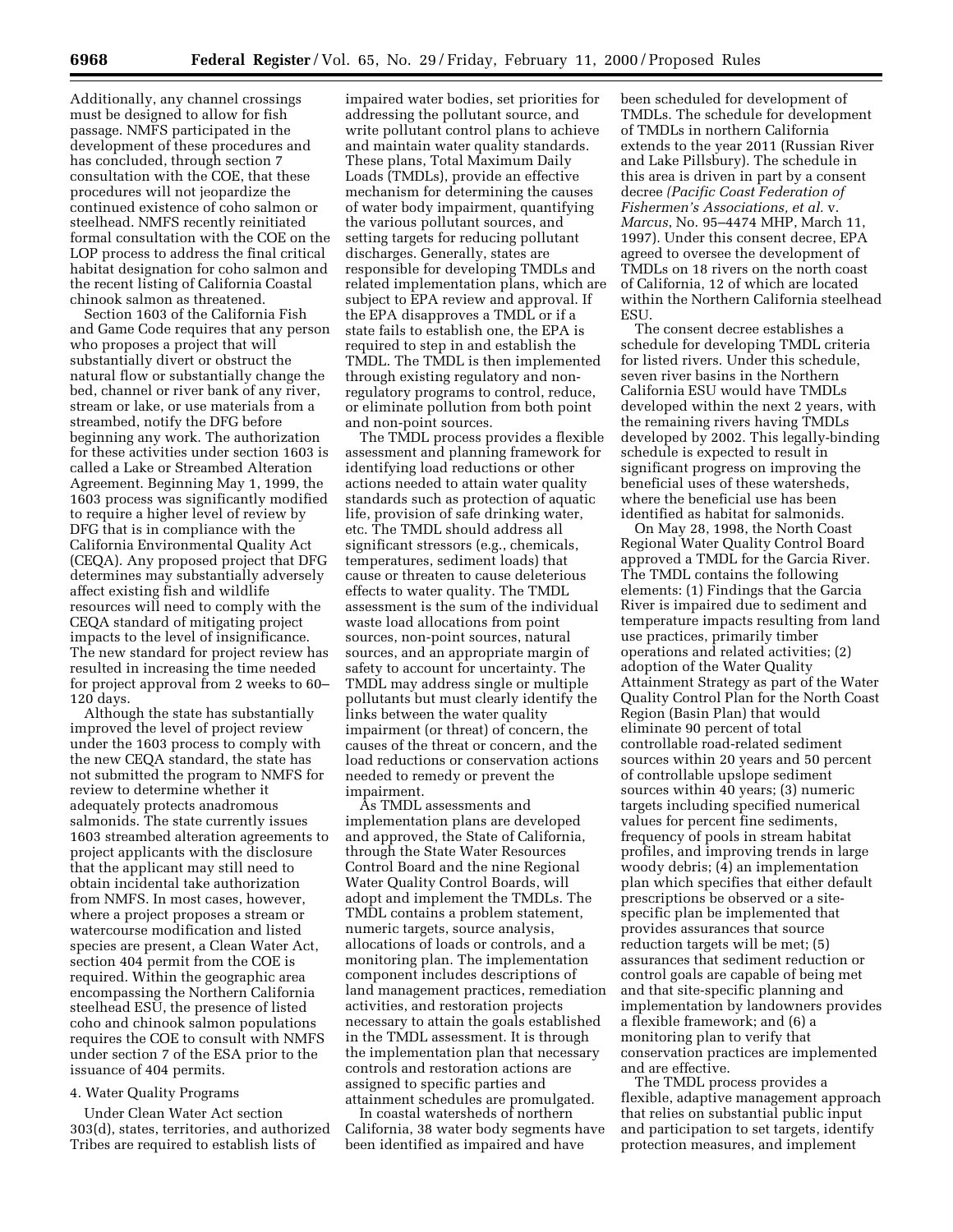and monitor corrective practices. The completion of the Garcia River TMDL, and the initiation of TMDLs for the other listed rivers, represents a significant step forward in improving watershed health for steelhead and other salmonids on the north coast of California. In the long-term, the development and implementation of these TMDLs should be beneficial for steelhead. However, their development and implementation will be difficult and it will take many years to assess their efficacy in protecting steelhead habitat. Furthermore, it is essential that the EPA consults with NMFS on the formulation of TMDLs in waters that contain listed salmonids. Such consultations will help ensure that TMDLs adequately address the needs of these species.

### 5. State Hatchery and Harvest Management

In an attempt to mitigate the loss of habitat and enhance fishing opportunities, extensive hatchery programs have been implemented throughout the range of steelhead on the west coast. While some of these programs have succeeded in providing fishing opportunities, the impacts of these programs on native, naturally reproducing stocks are not well understood. Competition, genetic introgression, and disease transmission resulting from hatchery introductions may significantly reduce the production and survival of native, naturallyreproducing steelhead (NMFS, 1996). Collection of native steelhead for hatchery broodstock purposes often harms small or dwindling natural populations. On the other hand, when properly managed, hatcheries can play an important role in steelhead recovery through carefully controlled supplementation programs.

In the past, non-native steelhead stocks have been introduced as broodstock in hatcheries and widely transplanted in many coastal rivers and streams in California (Bryant, 1994; Busby *et al*., 1996; NMFS, 1997a). Because of problems associated with this practice, DFG has developed and implemented a Salmon and Steelhead Stock Management Policy. This policy recognizes that mixing of non-native stocks with native stocks is detrimental, and seeks to maintain the genetic integrity of all identifiable stocks of salmon and steelhead in California, as well as to minimize interactions between hatchery and natural populations.

NMFS's BRT identified the potentially adverse impacts of interactions between hatchery (Mad

River hatchery) and wild steelhead as an important concern with regard to the Northern California ESU (NMFS, 1997a). As part of its strategic management plan for this ESU, DFG has implemented several changes in its hatchery practices. In addition, DFG has implemented several additional measures pursuant to the 1998 NMFS/ California MOA. These hatchery management measures include: (1) marking of all hatchery steelhead released from the Mad River hatchery and all cooperative rearing facilities in the Northern California ESU; (2) continuation of long-standing hatchery management practices aimed at minimizing hatchery and wild steelhead interactions including prohibitions on stocking of resident trout in anadromous waters; releasing hatchery steelhead only at times, sizes and places that minimize impacts on naturally produced fish; only releasing hatchery fish that are determined to be healthy; (3) initiation of monitoring efforts intended to measure hatchery fish stray rates; and (4) a joint NMFS/DFG review of the Mad River hatchery including its stocking history, analysis of current broodstock, and its consistency with the strategic management plan for the Northern California ESU.

In conjunction with the improved hatchery management practices, in-river sport fisheries in the Northern California ESU now focus on harvest of marked, hatchery-produced steelhead, and sport fishing regulations have been modified to protect wild adult and juvenile steelhead.

### *Other Natural or Human-Made Factors Affecting Continued Existence of Steelhead*

Natural climatic conditions have exacerbated the problems associated with degraded and altered riverine and estuarine habitats. Persistent drought conditions have reduced already limited spawning, rearing and migration habitat. Climatic conditions appear to have resulted in decreased ocean productivity which, during more productive periods, may help offset degraded freshwater habitat conditions (NMFS, 1996a).

### *Efforts Being Made to Protect West Coast Steelhead*

Section 4(b)(1)(A) of the ESA requires the Secretary of Commerce to make listing determinations solely on the basis of the best scientific and commercial data available after conducting a review of the status of the species and after taking into account efforts being made to protect the species. Therefore, in making its listing

determinations, NMFS first assesses the status of the species and identifies factors that have lead to the decline of the species. NMFS then assesses conservation measures to determine if they ameliorate risks to the species.

In judging the efficacy of existing conservation efforts, NMFS considers the following: (1) The substantive, protective, and conservation elements of such efforts; (2) the degree of certainty such efforts will be reliably implemented; and (3) the presence of monitoring provisions that determine effectiveness and that permit adaptive management (NMFS, 1996b). In some cases, conservation efforts may be relatively new and may not have had time to demonstrate their biological benefit. In such cases, provisions for adequate monitoring and funding of conservation efforts are essential to ensure that intended conservation benefits are realized.

As part of its west coast steelhead status review, NMFS reviewed an array of protective efforts for steelhead and other salmonids, ranging in scope from regional strategies to local watershed initiatives. NMFS has summarized some of the major efforts in a document entitled ''Steelhead Conservation Efforts: A Supplement to the Notice of Determination for West Coast Steelhead under the Endangered Species Act'' (NMFS, 1996c). NMFS also reviewed conservation measures being implemented by the State of California for steelhead at the time of its final listing determination for the Northern California, Klamath Mountains Province, and Central Valley steelhead ESUs (63 FR 13347). The following sections update the current status of the State of California's conservation efforts for steelhead with particular emphasis on the Northern California steelhead ESU.

The State of California's conservation efforts that address steelhead in the Northern California ESU include: (1) development of the state's Watershed Protection Program, which includes funding and implementation of an expanded watershed planning and habitat restoration program; (2) implementation of the DFG's strategic management plan for the Northern California ESU; and (3) implementation of the 1998 NMFS/California MOA which addresses management of coastal steelhead in northern California. The status of these conservation efforts is discussed in more detail here.

# *California Watershed Protection Program and Implementation of SB 271*

In July 1997, California's Governor created the state's Watershed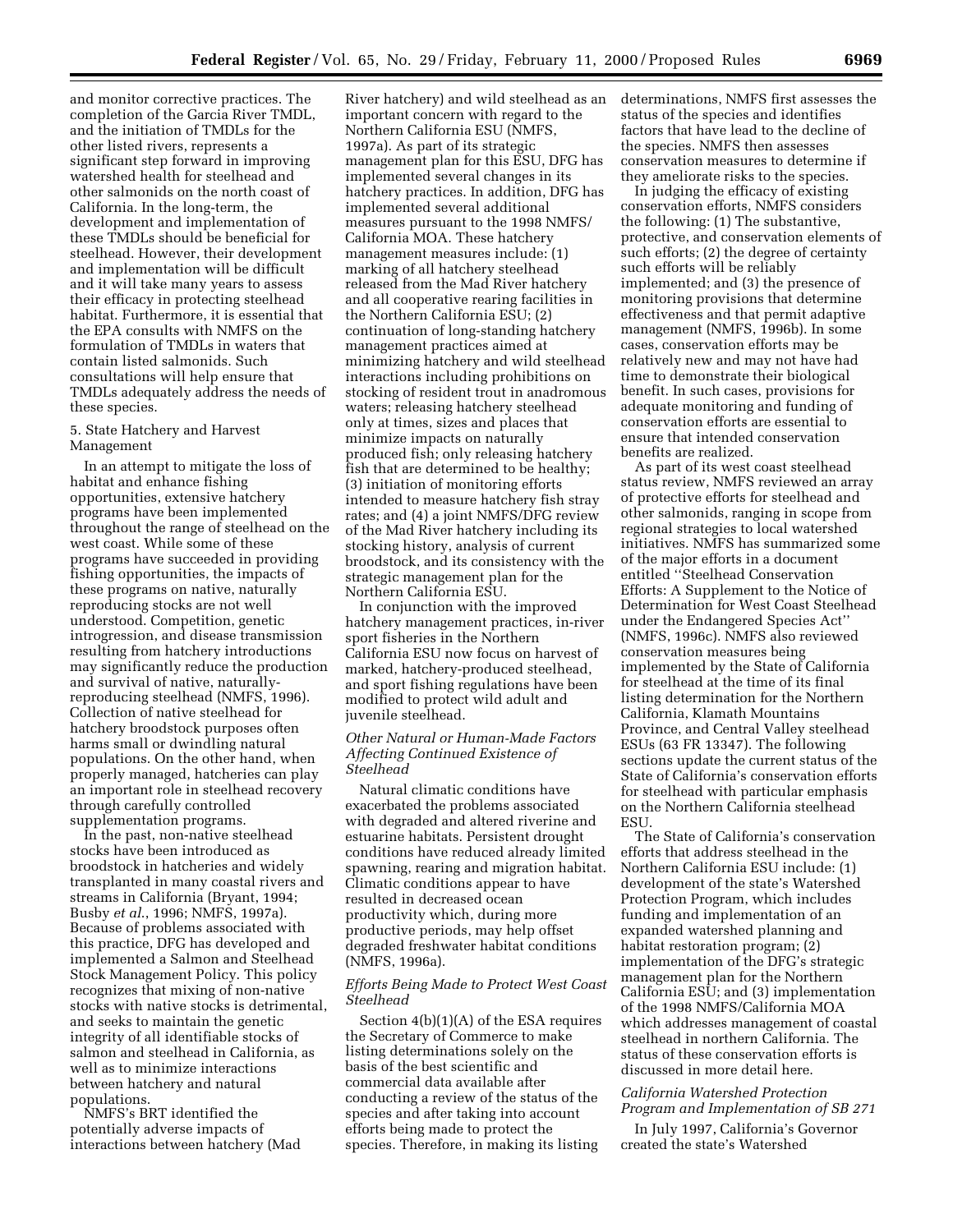Restoration and Protection Council (WPRC) for the purpose of: (1) overseeing all state activities aimed at watershed protection and enhancement, including the conservation and restoration of anadromous salmonids in California; and (2) directing the development of a California Watershed Protection Program that would provide for the conservation of anadromous salmonids in the State of California. A working group of the WPRC issued a detailed report in December 1998 entitled ''Protecting California's Anadromous Fisheries.'' The Executive Order that established this program expired in January 1999. However, continued coordination of the program is occurring under the auspices of the California Biodiversity Council. NMFS is encouraged that the State initiated a comprehensive, watershed-based approach to salmon management and restoration, but the California Watershed Protection Program is still under development and has not been implemented as originally envisioned.

To support the Governor's WPRC and its efforts to develop a Watershed Protection Program, DFG implemented a \$3 million Watershed Initiative in 1997– 98 for coastal watershed projects north of San Francisco, through its Fishery Restoration Grants Program. These projects focused on watershed and riparian habitat restoration, instream habitat restoration, and watershed evaluation, assessment, planning, restoration project maintenance, and monitoring. Beginning in 1998–1999, DFG funded additional staff positions to assist in watershed planning efforts and grant proposal development.

A key element of the state's Watershed Protection Program that is also specified in the 1998 NMFS/ California MOA is DFG's implementation of an expanded habitat restoration program for coastal salmonids, including steelhead. In 1997, the California legislature enacted Senate Bill 271 which provided DFG with \$43 million over 6 years for habitat restoration and watershed planning to benefit anadromous salmonids in coastal watersheds, including the geographic area which encompasses the Northern California steelhead ESU. The program was initiated in 1997–98 and has expanded since that time. Based on the SB 271 legislation, funding is expected to continue through at least 2002. Substantial funding from this program has been committed to habitat restoration, enhancement, and watershed planning efforts within the Northern California steelhead ESU since 1997–98. Throughout Humboldt and Mendocino counties, which constitute

much of the geographic area comprising the Northern California steelhead ESU, DFG has funded over 200 projects costing in excess of \$7.5 million during the past 3 years (1997–98 through 1999– 2000). NMFS participates as an exofficio member of the Advisory Committee that reviews the distribution of SB 271 grant funding, to help ensure that available funds are spent on projects that will contribute to the conservation of listed salmonids, including north coast steelhead. In addition to the expanded habitat restoration program funded by SB 271, DFG has added additional staff positions to assist in administering the program, provide technical support in the development of watershed plans and habitat restoration projects, and implement a new steelhead monitoring and adaptive management program throughout coastal northern California.

# *Northern California Steelhead ESU Strategic Plan*

In February 1998, DFG completed its strategic management plan for steelhead stocks in the Northern California ESU (DFG 1998). In March 1998, the state and DFG formally committed to implement this plan as part of the NMFS/California MOA. The plan describes existing and new management measures for recreational steelhead angling, steelhead hatchery programs, and steelhead monitoring, assessment, and adaptive management efforts in this ESU. In addition, the plan describes DFG's ongoing efforts to protect and enhance steelhead habitat within this ESU. These management measures were intended to provide immediate protection for steelhead populations in this ESU, while longer-term measures were implemented to protect anadromous fish habitat on non-federal lands through the Watershed Protection Program and the SB 271 habitat restoration program. The main elements of the Northern California steelhead strategic management plan are briefly discussed here.

#### (a) Harvest Measures

The strategic management plan includes several harvest management actions which are intended to reduce impacts on adult and juvenile steelhead in the Northern California ESU. These include: (1) no retention of unmarked (i.e., naturally produced) adult and juvenile steelhead in all rivers and streams; (2) fishing closures in steelhead rearing tributaries to protect juveniles; (3) expanded closures in mainstem rivers through May to protect outmigrating juvenile steelhead; and (4) various gear and bait restrictions

designed to reduce mortality associated with incidental hooking of steelhead.

In February and March 1998, the California Fish and Game Commission (Commission) adopted emergency changes to the State's inland fishing regulations which were intended to implement the harvest regulation changes contained in the Northern California steelhead strategic management plan. In conjunction with the final listing determination for this ESU in March 1998(63 FR 13347), NMFS reviewed these regulatory changes and concluded that they would substantially reduce impacts to adult and juvenile steelhead and also assist in the conservation of the ESU (NMFS 1998). These emergency regulations were formally enacted by the Commission in June 1998 following public review and comment, and they currently remain in place. NMFS believes that these angling regulations continue to provide the reduction in impacts and conservation benefits that were expected at the time the decision was made not to list this ESU in March 1998.

### (b) Hatchery Measures

The strategic plan for the Northern California ESU contains a wide range of existing and new hatchery management measures that are intended to reduce the impacts of hatchery steelhead programs on wild steelhead populations in this ESU. Measures incorporated into the plan include: (1) release strategies that require a minimum 6 inches ( 15.2 cm) size and release at the hatchery rather than off-site; (2) marking of all hatcheryproduced fish that are released and the implementation of spawner surveys to assess the extent to which hatchery fish stray into natural spawning areas; (3) a commitment to reduce hatchery releases or implement other changes in hatchery practices if significant straying of hatchery fish is found to occur; (4) a cap on hatchery production to current levels, regular health checks during each rearing cycle, and the destruction of diseased fish that cannot be effectively treated; (5) a review of the existing operating procedures for all cooperative rearing facilities permitted by the state; and (6) adoption of a requirement that all cooperative facilities develop and submit 5-year management plans to the State for approval. NMFS previously reviewed these existing and new hatchery management measures and concluded that they would substantially reduce potential impacts to wild steelhead (NMFS 1998d). Because of NMFS concerns regarding the operations of the the Mad River Hatchery which is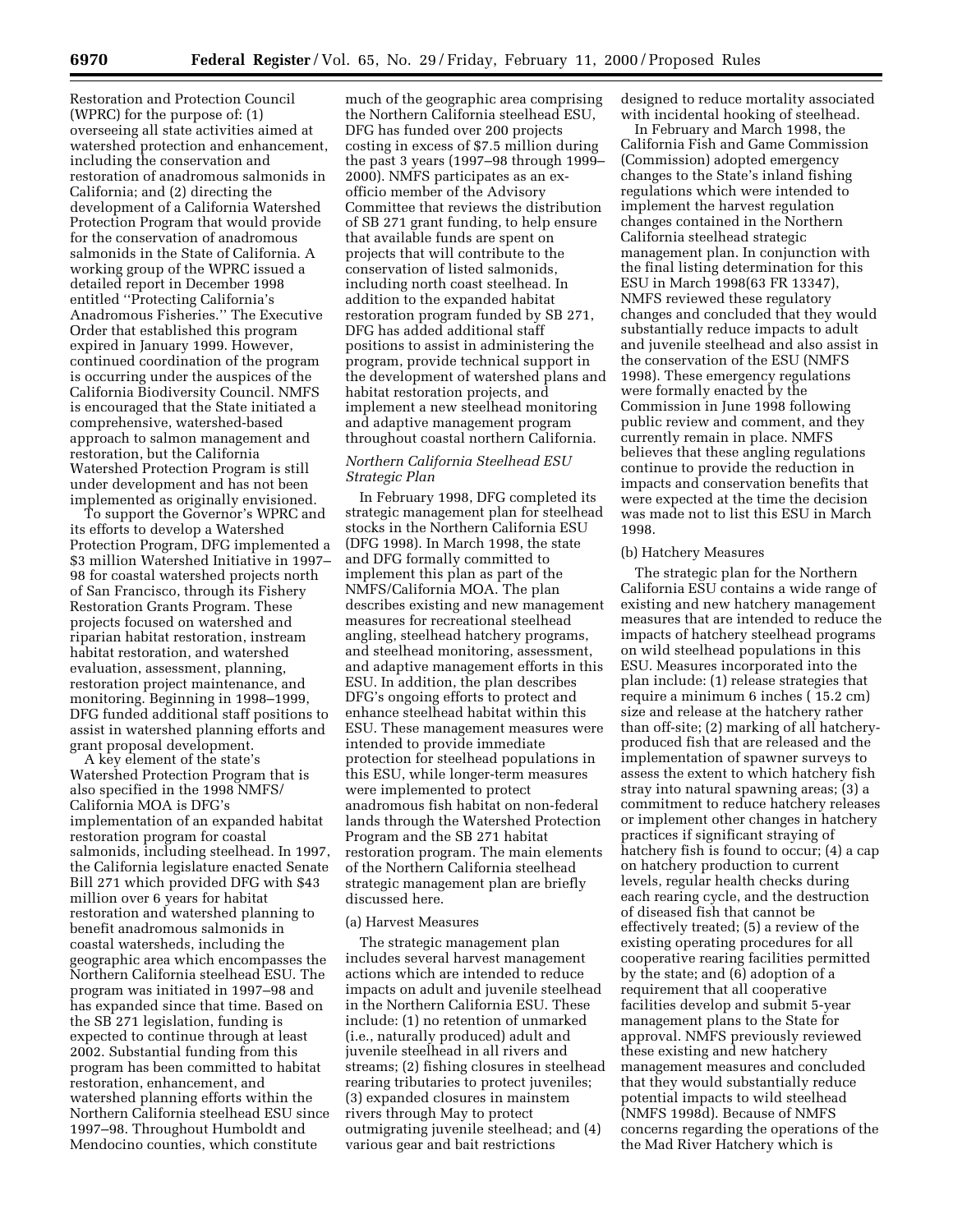located in this ESU, DFG also committed in the 1998 NMFS/California MOA to: (1) undertake a comprehensive review of the hatchery program, including its stocking history and genetic analysis of current broodstock; and (2) develop a plan to eliminate any adverse impacts of hatchery operations on Northern California steelhead if necessary.

DFG implemented a statewide massmarking program for its hatchery steelhead programs beginning in 1997 which includes the hatchery steelhead programs in the Northern California steelhead ESU. DFG is also requiring all cooperative rearing programs that produce steelhead in this ESU to mark all released fish. This marking program has continued since its implementation in 1997 and DFG is committed to continuing this program into the future. DFG and the NMFS have also initiated a comprehensive review of DFG's hatchery programs in this ESU (Mad River Hatchery and cooperative rearing programs), with the objective of ensuring that these programs are compatible with the conservation of naturally produced steelhead. This review is expected to be completed in 2000. Comprehensive monitoring of stray rates for hatchery produced fish has not been implemented in this ESU, but DFG expects to begin a north coast steelhead stray rate monitoring program in 2000.

### (c) Steelhead Monitoring and Adaptive Management

The strategic management plan for the Northern California ESU identifies ongoing and expanded monitoring programs to assess steelhead abundance. A commitment to implement these programs is contained in the 1998 NMFS/California MOA. A key element of this monitoring program was a commitment to establish a joint scientific and technical team including representatives from DFG and NMFS to design appropriate detailed monitoring programs for steelhead in this ESU. NMFS considered these monitoring efforts critically important given the uncertain status of steelhead populations in these ESUs, and indicated that adequate State funding was critical to implementing the program (63 FR 13347). As part of the NMFS/California MOA, both DFG and NMFS committed to seek adequate funding for this program. The DFG has taken significant steps to implement this expanded steelhead monitoring program in the Northern California steelhead ESU, but the full program has not yet been fully developed or implemented. The DFG has committed significant

fiscal resources to hire and redirect existing staff resources to create a north coast steelhead monitoring team and program that will address the Northern California steelhead ESU as well as areas further north in California, and has established a scientific and technical team to guide development of this effort. Comprehensive monitoring proposals have been developed and are under review by the scientific and technical team. NMFS expects the finalized monitoring program for this ESU to be implemented in early 2000.

### *NMFS/California Memorandum of Agreement*

NMFS evaluated a wide range of conservation efforts that California had adopted or was in the process of developing in conjunction with its decision not to list the Northern California steelhead ESU (63 FR 13347). NMFS concluded that DFG's harvest and hatchery programs for this ESU would contribute to increasing escapement of adults, substantially reduce impacts on juveniles resulting in increased survival, and reduce adverse impacts of hatchery populations on wild fish. In the near-term, NMFS expected these measures would contribute to improved survival and population stability for steelhead. In addition, DFG's monitoring and adaptive management programs were expected to provide state and Federal managers with the ability to assess the status of steelhead populations and their response to harvest and hatchery management changes. However, NMFS was also concerned that California's habitat protection efforts, (*e.g.*, development of a Watershed Protection Program and implementation of the expanded habitat restoration program established by SB 271), were not adequate to secure properly functioning habitat conditions for this ESU over the long-term. To address these concerns, NMFS entered into a MOA with the State (NMFS/California MOA 1998).

Under the terms of the NMFS/ California MOA, the State committed to a broad range of measures including: (1) compliance with existing State regulations, with particular emphasis on the management measures contained in the strategic management plans for north coast steelhead; (2) implementation of harvest and hatchery management measures contained in the strategic management plan for Northern California steelhead; (3) implementation of a monitoring evaluation and adaptive management program for steelhead, including those elements contained in the strategic management plan for Northern California steelhead; (4)

continued implementation of a California Watershed Protection Program, including the SB 271 watershed planning and habitat restoration program in coastal watersheds, and the joint review and revision of the State's forest practice rules (FPRs), in conjunction with a scientific review panel to ensure that the revised FPRs were adequate to conserve anadromous salmonids, including steelhead. As previously discussed, because of the preponderance of private timber lands and timber harvest activity in the Northern California ESU, NMFS considered this to be a critically important provision in the MOA.

Many of the provisions in the NMFS/ California MOA relating to the Northern California steelhead ESU have been or are being implemented by the state; however, critically important provisions related to revision of the FPRs have not been implemented. The current status of the State's effort to implement the MOA, with particular regard to the Northern California steelhead ESU, is discussed here.

### (a) Compliance with Existing State Regulations

In accordance with section 4 of the NMFS/California MOA, DFG made recommendations to the Fish and Game Commission to implement detailed angling regulation changes contained in the strategic management plan for Northern California steelhead. The Commission adopted these recommendations on an emergency basis in February 1998 and permanent regulations became effective in August 1998. Within this ESU, these regulations specifically prohibit retention of naturally spawned adult steelhead, prohibit fishing for naturally produced juvenile steelhead in tributary streams, minimize the angling impacts on juvenile steelhead in mainstem rearing areas through gear/bait restrictions, prohibit retention of summer steelhead and prohibit fishing in their summer holding areas, and provide for the retention of marked, hatchery-produced steelhead.

### (b) Harvest and Hatchery Management

In accordance with section 6 of the NMFS/California MOA, two provisions have been implemented. First, the DFG recommended and the Fish and Game Commission adopted permanent regulations that provide only for the retention of non-listed, hatcheryproduced steelhead. Second, the DFG has implemented a statewide mass marking program for hatchery produced steelhead. This program was initiated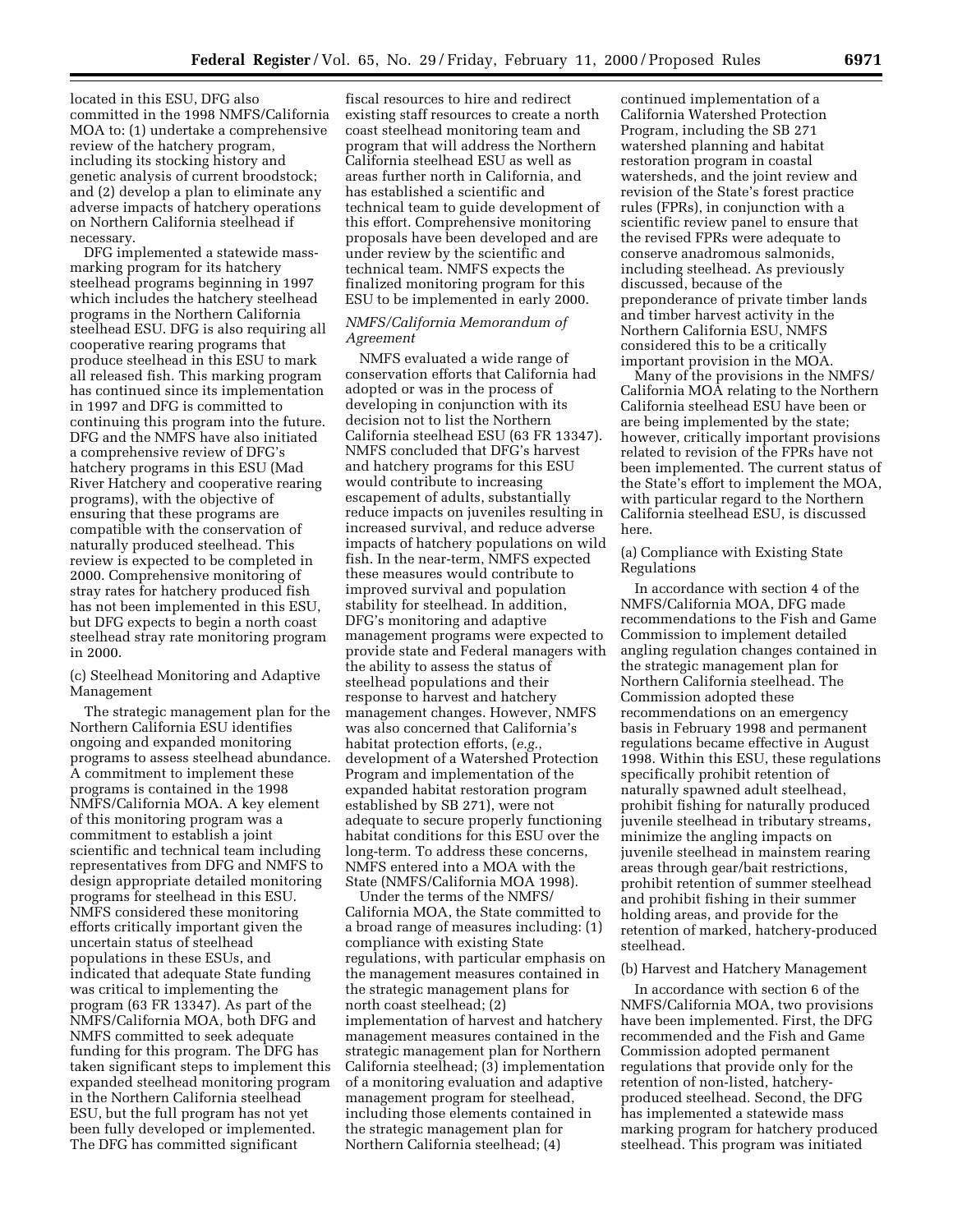with brood year 1997 steelhead released in winter 1998, and the marking program has continued annually since that time. This program has resulted in complete marking of all steelhead produced at the Mad River Hatchery which is located in this ESU. In addition, DFG is requiring that all cooperative rearing programs that produce steelhead mark them prior to release.

Three additional provisions contained in section 6 of the NMFS/California MOA have not yet been implemented, but are either in progress or will be initiated shortly. To date, DFG has not implemented a process for establishing recovery and strategic goals for north coast steelhead, including this ESU, nor has it initiated a monitoring program to measure stray rates of hatchery produced steelhead. However, the DFG has established a North Coast Steelhead Monitoring Program to develop and implement a monitoring program, which will include the Northern California steelhead ESU, and a joint scientific and technical team to provide guidance to the program. DFG has developed a preliminary monitoring program and is consulting the joint scientific and technical team to refine that program, and is exploring options for establishing recovery and strategic goals within this ESU. NMFS anticipates that this program will commence in 2000. Although the monitoring program specified in the NMFS/California MOA has not been fully implemented, DFG has continued to carry out several monitoring and research programs on the north coast, primarily in the Klamath Mountains Province ESU, which have provided data useful for the management of steelhead. Finally, NMFS and DFG have recently undertaken a state-wide review of the state's hatchery programs, including the Mad River Hatchery which in located in this ESU, as well as the state's cooperative rearing program which has a small number of projects within this ESU. This review is expected to be completed by June 2000.

(c) Monitoring, Evaluation, and Adaptive Management

In accordance with section 7 of the NMFS/California MOA, the DFG has implemented, at least in part, two key provisions. First, DFG has established a joint scientific and technical team to assist it with the development of a comprehensive monitoring program for steelhead on the north coast, including the Northern California ESU. The NMFS/California MOA called for this program to be developed by June 1998; however, as discussed in the preceding

section, DFG has not yet completed development of the study plan or initiated a comprehensive monitoring program. Second, DFG has secured the necessary funding to establish a north coast steelhead monitoring program, including the dedication of professional staff and the acquisition of necessary equipment and facilities. A preliminary monitoring program plan has been developed by the monitoring program staff and this plan is currently under review by the joint scientific and technical team.

(d) California's Watershed Protection Program

Section 9 of the NMFS/California MOA commits the State to continue development of its Watershed Protection Program, with a specific element addressing salmonid conservation, and to coordinate with NMFS in establishing a scientific review panel that would advise the State in its development of this program. In addition, Section 9 commits the state to direct personnel and fiscal resources to implement an expanded habitat restoration program in coastal watersheds using SB 271 funds. Details of the state's Watershed Protection Program and DFG's efforts to implement expanded watershed planning and habitat restoration in coastal watersheds were described previously (see Efforts Being Made to Protect West Coast Steelhead).

Section 9 of the NMFS/California MOA contains several measures relating to the review and revision of the State's FPRs because of NMFS's concerns regarding the effects of State-regulated timber harvest on freshwater habitat conditions for anadromous salmonids, including steelhead in the Northern California ESU. Specifically, the NMFS/ California MOA calls for: (1) a joint review of the FPRs by NMFS and the State, including their implementation and enforcement; (2) the State to make appropriate changes in implementation and enforcement, if necessary; (3) the state, in consultation with NMFS, to make recommendations to the BOF for changes in the FPRs necessary to conserve anadromous salmonids; and (4) the BOF to complete action on the recommended changes in the FPRs by January 2000. Full implementation of these NMFS/California MOA provisions, including implementation of changes in the FPRs by January 1, 2000, was a critical factor in NMFS's decision to not list the Northern California steelhead ESU.

In accordance with these provisions, the state established a subcommittee of the scientific review panel for its

Watershed Protection Program to undertake an independent review of the State's FPRs. In June 1999, this subcommittee submitted a report to the BOF which concluded that the state's FPRs, including their implementation through the timber harvest plan process, do not ensure protection of anadromous salmonid populations. Based in part on the scientific review panel's findings, the Secretaries of the California Resources Agency and CalEPA jointly presented a proposed package of FPR revisions to the BOF in July 1999 that was designed to address shortcomings identified by the scientific review committee. At its October 6–7, 1999, meeting, the BOF failed to take action to adopt the proposed rule changes, thereby eliminating to possibility of implementing improvements in California's FPRs by January 1, 2000.

#### **Proposed Determination**

The ESA defines an endangered species as any species in danger of extinction throughout all or a significant portion of its range, and a threatened species as any species likely to become an endangered species within the foreseeable future throughout all or a significant portion of its range. Section 4(b)(1) of the ESA requires that the listing determination be based solely on the best scientific and commercial data available, after conducting a review of the status of the species and after taking into account those efforts, if any, being made to protect such species.

In December 1997, the NMFS' BRT concluded that the Northern California steelhead ESU was likely to become endangered within the foreseeable future based on a review of the best available biological information (NMFS 1997). Based on a review of updated abundance and trend information that was available for this ESU, NMFS's Southwest Fisheries Science Center (NMFS/Tiburon Lab 1/2000), concluded that the current biological status of the ESU has changed little since it was last evaluated by NMFS' BRT. Updated abundance and trend data show small increases for winter and summer steelhead in the Eel River, but current abundance is well below estimates in the 1980s and even further reduced from levels in the 1960s. Redwood Creek summer steelhead abundance remains very low. There are no new data suggesting substantial increases or decreases in populations since the last updated status review was completed. The Eel River winter and summer steelhead populations, which represent the best available data set for this ESU, are still severely reduced from pre– 1960s levels.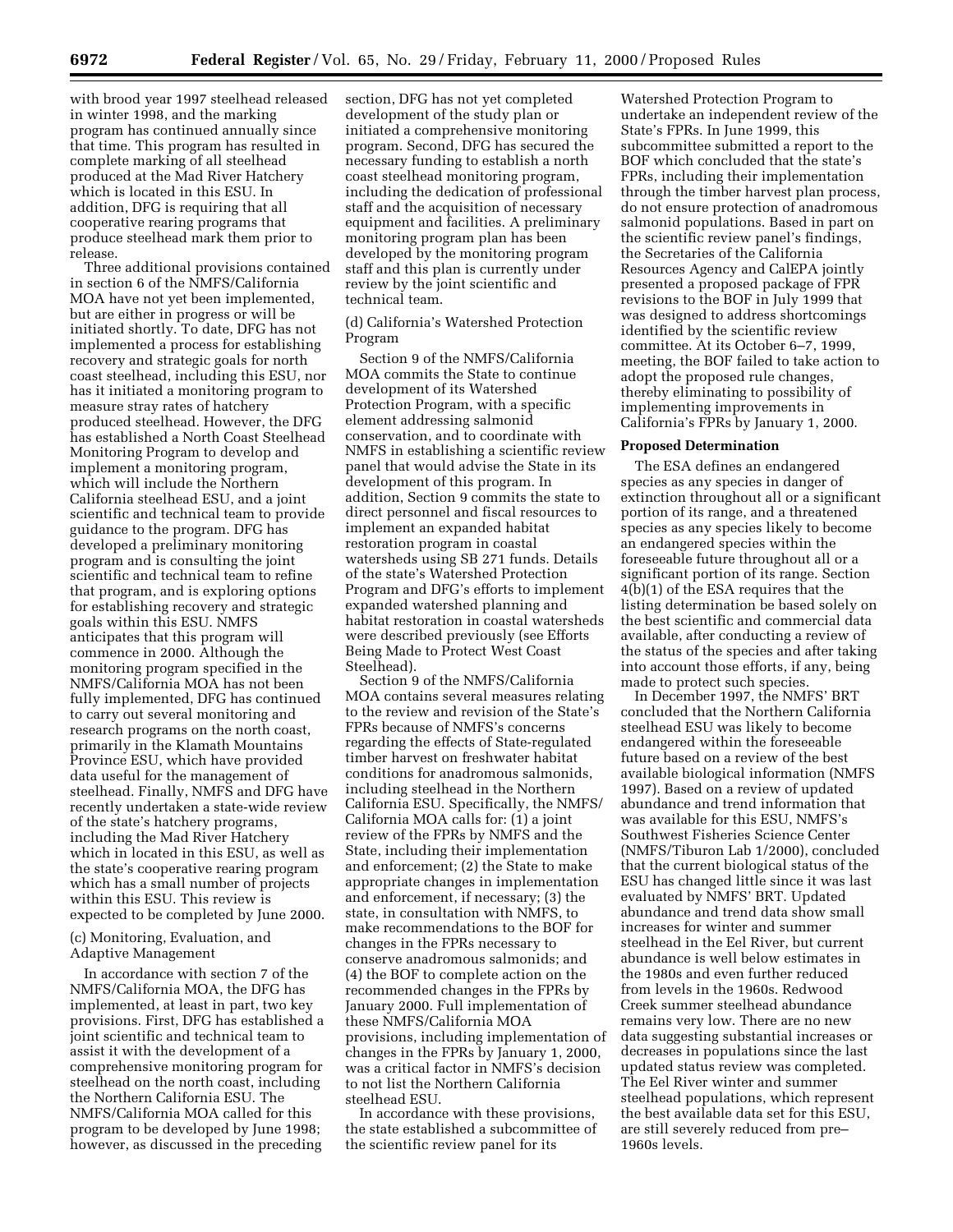After taking into consideration state and Federal efforts for the conservation of steelhead, NMFS previously decided that threats to the ESU were sufficiently reduced that a listing of the Northern California steelhead ESU as threatened was unnecessary. The key Federal and state conservation measures which NMFS concluded reduced threats to this ESU were: (1) implementation of the NMFS/California MOA, with particular emphasis on the provisions intended to improve non-Federal forest land protections because of the predominance of non-Federal lands in the California portion of this ESU (81 percent non-Federal land); (2) substantial changes to in-river harvest regulations by California; and (3) general improvements in the ESU resulting from implementation of the DFG's strategic management plan for this ESU, the State's Watershed Protection Program, and other provisions in the NMFS/California MOA which serve to implement steelhead angling regulation changes, hatchery steelhead management changes, habitat protections and restoration, and expanded steelhead monitoring.

As previously discussed in this document, California has implemented several of the conservation measures that NMFS relied upon in making its decision not to list the Northern California ESU. Specifically, the state has enacted substantial changes to the state's in-river angling regulations in 1998 to protect coastal steelhead populations including steelhead in this ESU. These regulations, with slight modification, remain in effect, and NMFS believes they continue to provide the substantial protection and conservation benefits that were expected to occur at the time of the decision not to list this ESU. The State has also implemented, or begun to implement, several other conservation measures for this ESU, including extensive watershed planning and/or habitat restoration through the SB 271 program, marking of hatchery produced steelhead and other improvements in hatchery practices, and steelhead monitoring. Although implementation of some of these measures has been delayed, as is the case for the steelhead monitoring program, NMFS continues to believe that these efforts will collectively benefit steelhead in this ESU and will eventually contribute to an improved understanding of its status.

Although these conservation efforts are expected to benefit steelhead in this ESU, NMFS continues to believe that improved habitat protection and restoration of properly functioning

freshwater habitat conditions for spawning, rearing, and migration are essential to the long-term survival and recovery of this ESU. Because Federal land ownership is both fragmented and limited in this ESU (approximately 19 percent of ESU), the key to achieving habitat protection and properly functioning habitat conditions in this ESU is the improvement of land management activities on non-Federal lands (approximately 81 percent of ESU). To ensure improved protection of habitat on non-Federal lands in this ESU, the NMFS/California MOA contained several provisions for the review and modification of the state's FPRs. Full implementation of these provisions, including implementation of changes in the FPRs by January 1, 2000, was a critical factor in NMFS's previous decision not to list this ESU. Because the State has failed to implement changes in the FPRs as called for in the NMFS/California MOA, critically important conservation measures are not being implemented to reduce the threats to this ESU from timber harvest activities on non-Federal lands. For this reason, NMFS concludes that the conservation measures fail to provide for the attainment of properly functioning habitat conditions necessary to provide for the long-term protection and conservation of this ESU.

Based on a review of the best available information, therefore, NMFS concludes that the Northern California steelhead ESU warrants listing as a threatened species at this time. In arriving at this determination, NMFS carefully considered the December 1997 scientific conclusions of the BRT regarding this ESU, the results of an updated status review for the ESU, and the current status of all Federal, state, and local conservation efforts directed at this ESU, including implementation of provisions for the NMFS/California MOA for steelhead.

NMFS has previously examined the relationship between hatchery and natural populations of steelhead in this ESU, and also assessed whether any hatchery populations are essential for their recovery. At this time, NMFS does not believe any specific hatchery populations warrant listing.

At this time, NMFS is only proposing to list the anadromous life forms of *O*. *mykiss*.

### **Prohibitions and Protective Measures**

Section 4(d) of the ESA requires NMFS to issue protective regulations it finds necessary and advisable to provide for the conservation of threatened species. Section 9 of the ESA prohibits violations of protective regulations for

threatened species promulgated under section 4(d). The 4(d) protective regulations may prohibit, with respect to the threatened species, some or all of the acts which section 9 of the ESA prohibits with respect to endangered species. These section 9 prohibitions and 4(d) regulations apply to all individuals, organizations, and agencies subject to U.S. jurisdiction. NMFS intends to develop and promulgate a 4(d) protective regulation for the Northern California steelhead ESU in a separate rulemaking. The process for completing the 4(d) rule will provide the opportunity for public comment on the proposed protective regulations.

In the case of threatened species, NMFS has flexibility under section 4(d) to tailor the protective regulations to provide for the conservation of the species. Even though existing conservation efforts and plans are not sufficient to preclude the need for listing at this time, they are nevertheless valuable for improving watershed health and restoring fishery resources. In those cases where well-developed, reliable conservation plans exist, NMFS may choose to incorporate them into the recovery planning process, starting with the protective regulations. For example, the interim 4(d) rule for the Southern Oregon/Northern California coho (62 FR 24588, May 7, 1997) does not prohibit habitat restoration activities conducted in accordance with approved plans, nor does it prohibit fisheries conducted in accordance with an approved state management plan. NMFS has recently proposed 4(d) regulations for all threatened ESUs of steelhead (64 FR 73479). Future 4(d) rules may contain limited take prohibitions applicable to activities such as forestry, agriculture, and road construction, when such activities are conducted in accordance with approved conservation plans.

Sections  $7(a)(2)$  and  $7(a)(4)$  of the ESA require Federal agencies to consult with NMFS to ensure that activities they authorize, fund, or conduct are not likely to jeopardize the continued existence of a listed species or a species proposed for listing, or adversely modify critical habitat or proposed critical habitat.

Examples of Federal actions likely to affect steelhead in the Northern California ESU include authorized land management activities of the U.S. Forest Service and Bureau of Land Management, operation of hydroelectric and storage projects permitted by FERC, and activities permitted by the COE. Such activities may include timber sales and harvest, permitting livestock grazing, hydroelectric power generation, and flood control. Other Federal actions,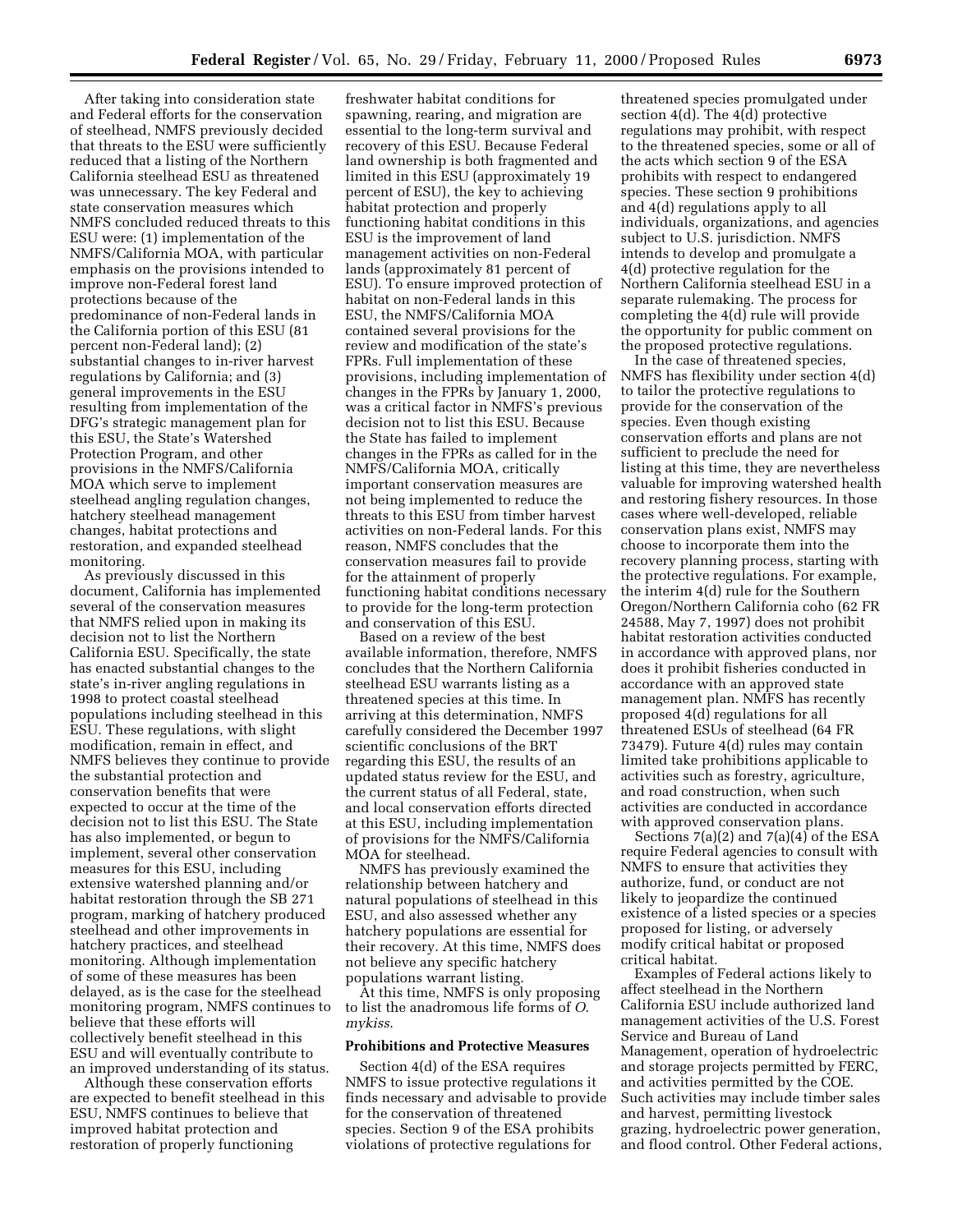including the COE section 404 permitting activities under the CWA, COE permitting activities under the River and Harbors Act, FERC licenses for non-Federal development and operation of hydropower, and Federal salmon hatcheries, may also require consultation.

Sections  $10(a)(1)(A)$  and  $10(a)(1)(B)$  of the ESA provide NMFS with authority to grant exceptions to the ESA's ''take'' prohibitions. Section 10(a)(1)(A) scientific research and enhancement permits may be issued to entities (Federal and non-Federal) for scientific purposes or to enhance the propagation or survival of a listed species. NMFS has issued section 10(a)(1)(A) research/ enhancement permits for listed chinook salmon and steelhead for a number of activities, including trapping and tagging, electroshocking to determine population presence and abundance, removal of fish from irrigation ditches, and collection of adult fish for artificial propagation programs.

Section 10(a)(1)(B) incidental take permits may be issued to non-Federal entities performing activities which may incidentally take listed species, so long as the taking is incidental to, and not the purpose of, the carrying out of an otherwise lawful activity. The types of activities potentially requiring a section 10(a)(1)(B) incidental take permit include the operation and release of artificially propagated fish by state or privately operated and funded hatcheries, state or academic research not receiving Federal authorization or funding, logging, road building, grazing, and diverting water onto private lands.

# *NMFS Policies on Endangered and Threatened Fish and Wildlife*

On July 1, 1994, NMFS, jointly with USFWS, published a series of policies regarding listings under the ESA, including a policy for peer review of scientific data (59 FR 34270) and a policy to identify, to the maximum extent possible, those activities that would or would not constitute a violation of section 9 of the ESA (59 FR 34272).

#### *Role of Peer Review*

The intent of the peer review policy is to ensure that listings are based on the best scientific and commercial data available. Prior to a final listing, NMFS will solicit the expert opinions of at least three qualified specialists, concurrent with the public comment period. Independent peer reviewers will be selected from the academic and scientific community, Native American tribal groups, Federal and state agencies, and the private sector.

NMFS and USFWS published in the **Federal Register** on July 1, 1994 (59 FR 34272), a policy that NMFS shall identify, to the maximum extent practicable at the time a species is listed, those activities that would or would not constitute a violation of section 9 of the ESA. The intent of this policy is to increase public awareness of the effect of this listing on proposed and ongoing activities within the species' range. At the time of the final rule for the Northern California steelhead ESU, NMFS will identify to the extent known specific activities that will not be considered likely to result in violations of section 9 once a 4(d) rule has been adopted, as well as activities that will be considered likely to result in violations. NMFS believes that, based on the best available information, the following actions will not be prohibited in a 4(d) rule and therefore will not result in a violation of section 9:

1. Possession of steelhead from any steelhead ESU listed as threatened which are acquired lawfully by permit issued by NMFS pursuant to section 10 of the ESA, or by the terms of an incidental take statement pursuant to section 7 of the ESA.

2. Federally funded or approved projects that involve activities such as silviculture, grazing, mining, road construction, dam construction and operation, discharge of fill material, stream channelization, or diversion, for which section 7 consultation has been completed, and when activities are conducted in accordance with any terms and conditions provided by NMFS in an incidental take statement accompanying a biological opinion.

Activities that NMFS believes could potentially harm steelhead in the Northern California ESU and therefore may be prohibited in a 4(d) rule applying section 9 take prohibitions, include, but are not limited to:

1. Land-use activities that adversely affect steelhead habitat in the proposed ESU (e.g., logging, grazing, farming, urban development, road construction in riparian areas and areas susceptible to mass wasting and surface erosion).

2. Destruction/alteration of steelhead habitat in the proposed ESU, such as removal of large woody debris and ''sinker logs'' or riparian shade canopy, dredging, discharge of fill material, draining, ditching, diverting, blocking, or altering stream channels or surface or ground water flow.

3. Discharges or dumping of toxic chemicals or other pollutants (e.g., sewage, oil, gasoline) into waters or riparian areas supporting steelhead in the proposed ESU.

4. Violation of discharge permits.

5. Pesticide applications.

6. Interstate and foreign commerce of steelhead from the proposed ESU and import/export of steelhead from any ESU without a threatened or endangered species permit.

7. Collecting or handling of steelhead from the proposed ESU. Permits to conduct these activities are available for purposes of scientific research or to enhance the propagation or survival of the species.

8. Introduction of non-native species likely to prey on steelhead in the proposed ESU or displace them from their habitat.

These lists are not exhaustive. They are intended to provide some examples of the types of activities that might or might not be considered by NMFS as constituting a take of steelhead in the Northern California ESU under the ESA and its regulations. Questions regarding whether specific activities will constitute a violation of the ESA section 9 take prohibitions, and general inquiries regarding prohibitions and permits, should be directed to NMFS (see **ADDRESSES**).

### **Critical Habitat**

Section 4(a)(3)(A) of the ESA requires that, to the maximum extent prudent and determinable, NMFS designate critical habitat concurrently with a determination that a species is endangered or threatened. While NMFS has completed its initial analysis of the biological status of steelhead in the Northern California ESU, it has not performed the full analysis necessary for designating critical habitat at this time. It is NMFS' intent to develop a critical habitat proposal for this ESU within the next year as soon as the analysis can be completed.

### **Public Comments Solicited**

NMFS has exercised its best professional judgement in developing this proposal to list the Northern California steelhead ESU. To ensure that the final action resulting from this proposal will be as accurate and effective as possible, NMFS is soliciting comments and suggestions from the public, other governmental agencies, the scientific community, industry, and any other interested parties. NMFS is interested in any additional information concerning: (1) biological or other relevant data concerning any threats to steelhead in this ESU; (2) the range, distribution, and population size of steelhead in this ESU; (3) current or planned activities in the proposed ESU and their possible impact on steelhead; (4) steelhead escapement, particularly escapement data partitioned into natural